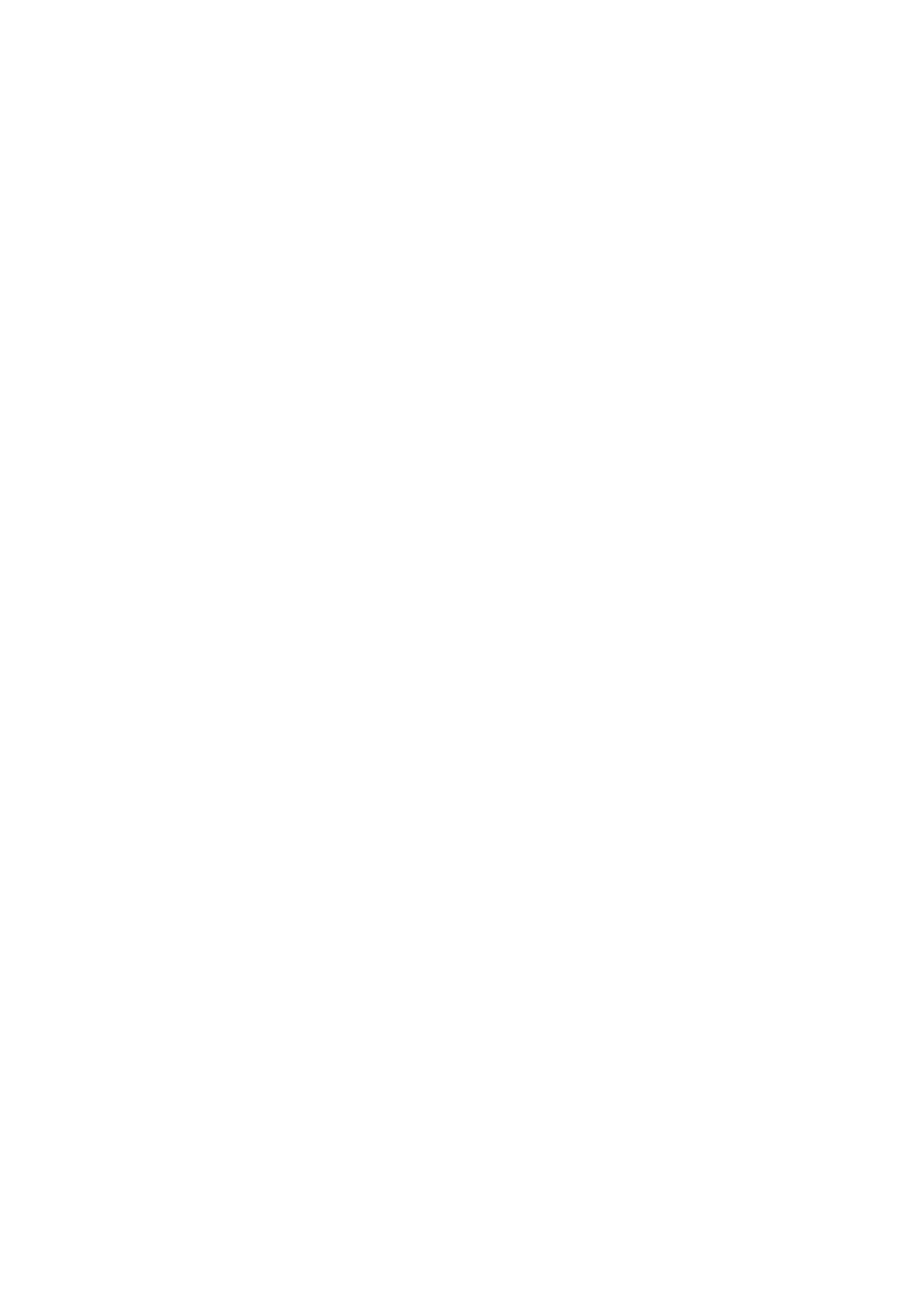## **Further information**

For further information about this bulletin please email:

crimeandpolicestats@homeoffice.gsi.gov.uk or write to:

Home Office Statistics, 1st Floor, Peel Building, 2 Marsham Street, London, SW1P 4DF.

#### **Home Office Responsible Statistician:**

David Blunt, Chief Statistician and Head of Profession for Statistics

Contact via crimeandpolicestats@homeoffice.gsi.gov.uk

This statistical bulletin is produced to the highest professional standards and is free from political interference. It has been produced by statisticians working in the Home Office Statistics Unit in accordance with the Home Office's [statement of compliance](https://www.gov.uk/government/publications/statement-of-compliance-with-code-of-practice-for-official-statistics) with the Code of Practice for Official Statistics, which covers Home Office policy on revisions and other matters. The Chief Statistician, as Head of Profession, reports to the National Statistician with respect to all professional statistical matters and oversees all Home Office National Statistics products with respect to the Code, being responsible for their timing, content and methodology.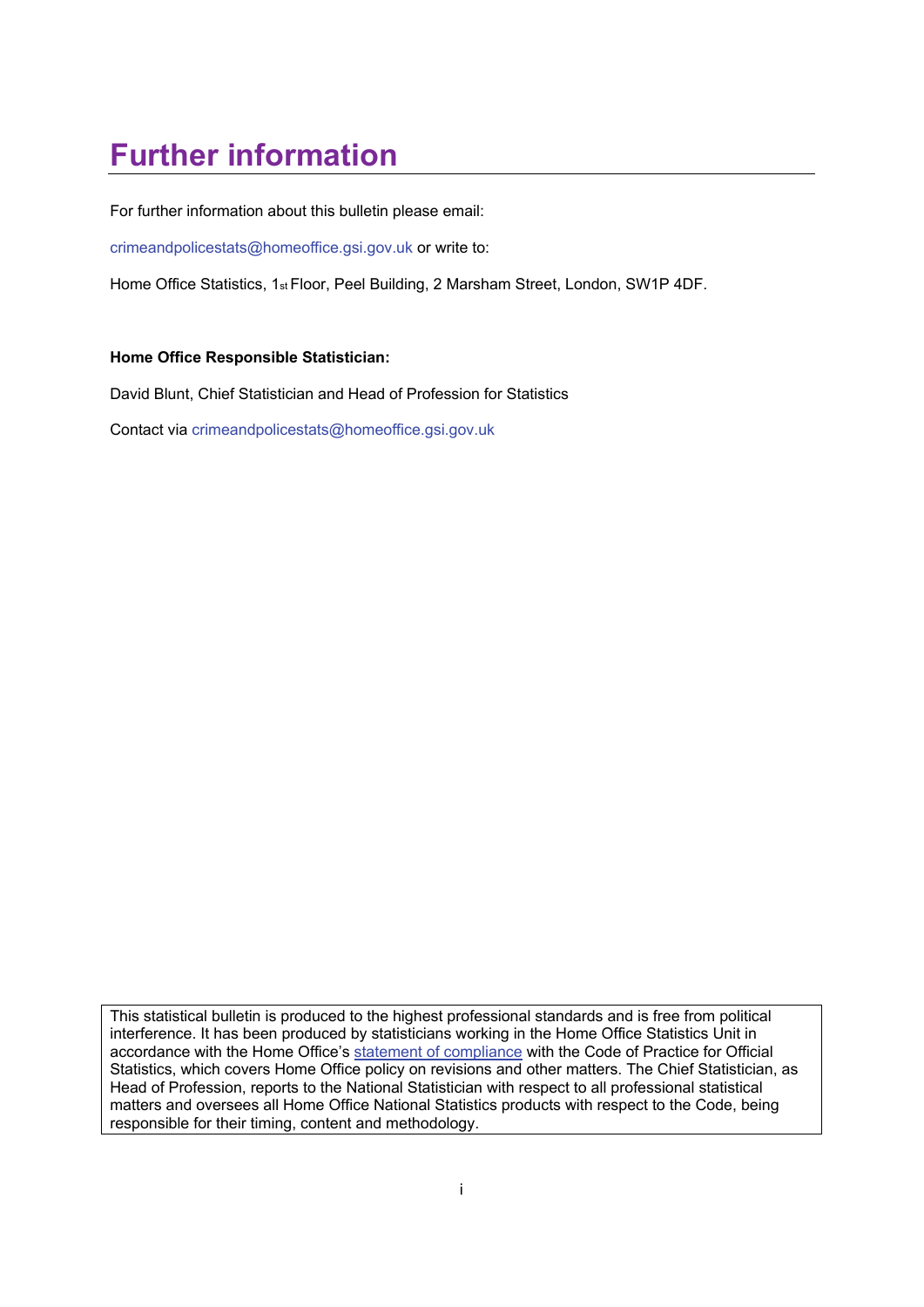## **Contents**

| <b>Contents</b> |      |                                                                    |  |  |  |
|-----------------|------|--------------------------------------------------------------------|--|--|--|
|                 |      |                                                                    |  |  |  |
| 1               |      |                                                                    |  |  |  |
| 2               |      |                                                                    |  |  |  |
|                 | 2.1  |                                                                    |  |  |  |
|                 | 2.2  |                                                                    |  |  |  |
|                 | 2.3  |                                                                    |  |  |  |
|                 | 2.4  |                                                                    |  |  |  |
| 3               |      |                                                                    |  |  |  |
|                 | 3.1  |                                                                    |  |  |  |
|                 | 3.2  | Pre-charge detentions under section 41 of the Terrorism Act 2000 6 |  |  |  |
|                 | 3.3  |                                                                    |  |  |  |
|                 | 3.4  |                                                                    |  |  |  |
|                 | 3.5  |                                                                    |  |  |  |
|                 | 3.6  |                                                                    |  |  |  |
|                 | 3.7  | Gender, age and ethnic appearance of persons arrested, charged and |  |  |  |
|                 | 3.8  |                                                                    |  |  |  |
|                 | 3.9  |                                                                    |  |  |  |
|                 |      |                                                                    |  |  |  |
|                 | 3.11 |                                                                    |  |  |  |
|                 | 3.12 |                                                                    |  |  |  |
| 4               |      |                                                                    |  |  |  |
|                 | 4.1  |                                                                    |  |  |  |
|                 | 4.2  |                                                                    |  |  |  |
|                 | 4.3  |                                                                    |  |  |  |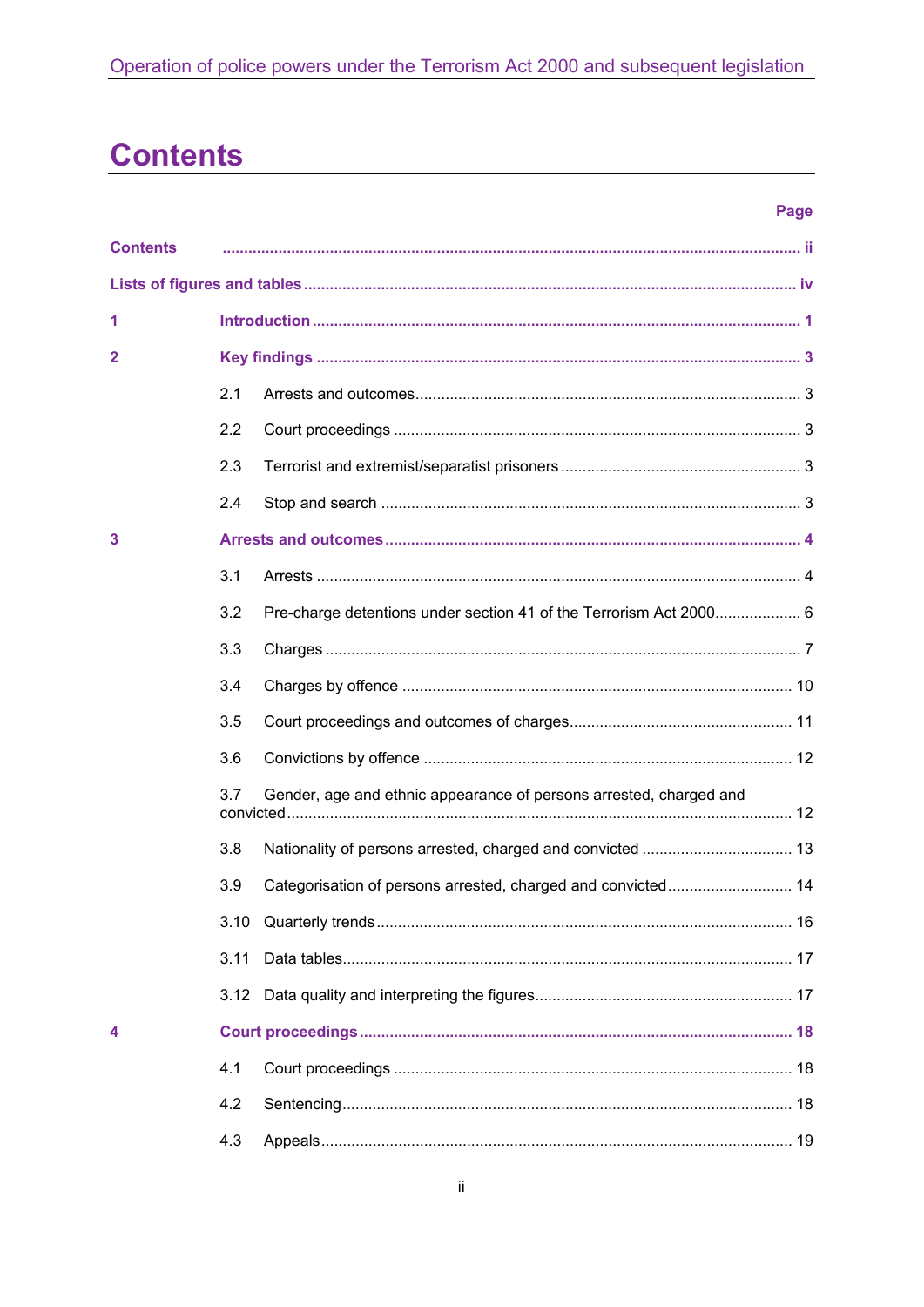|   | 4.4 |  |
|---|-----|--|
|   | 4.5 |  |
| 5 |     |  |
|   | 5.1 |  |
|   | 5.2 |  |
|   | 5.3 |  |
|   | 5.4 |  |
| 6 |     |  |
|   | 6.1 |  |
|   | 6.2 |  |
|   | 6.3 |  |
|   | 6.4 |  |
|   | 6.5 |  |
| 7 |     |  |
| 8 |     |  |
|   | 8.1 |  |
|   | 8.2 |  |
|   | 8.3 |  |
|   | 8.4 |  |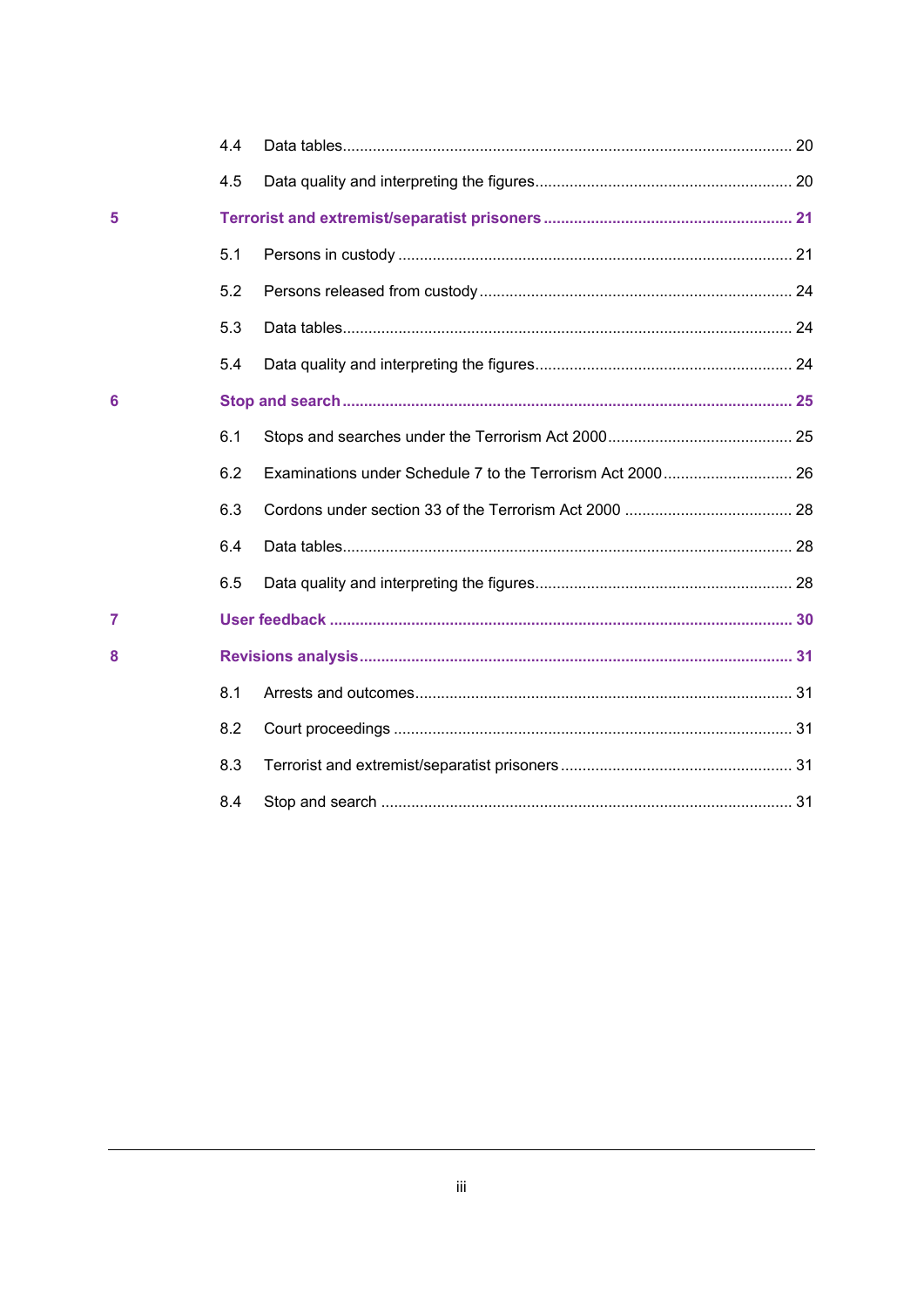## **List of figures**

| 3           |                                                                                                                                                     |  |
|-------------|-----------------------------------------------------------------------------------------------------------------------------------------------------|--|
| Figure 3.1  |                                                                                                                                                     |  |
|             |                                                                                                                                                     |  |
| Figure 3.2  | Quarterly trends in arrests for terrorism-related offences since 11 September                                                                       |  |
| Figure 3.3  | Number of detentions under section 41 of the Terrorism Act 2000, by length of                                                                       |  |
| Figure 3.4  | Persons charged following a terrorism-related arrest, by type of charge 8                                                                           |  |
| Figure 3.5  |                                                                                                                                                     |  |
| Figure 3.6  | Outcome at point of charge following an arrest for a terrorism-related offence,                                                                     |  |
| Figure 3.7  | Outcomes following charges for terrorism-related offences, year ending 31                                                                           |  |
| Figure 3.8  | Number of terrorism-related arrests, by age group, year ending 31 March 2015                                                                        |  |
| Figure 3.9  | Self-defined nationality of persons arrested for terrorism-related offences 14                                                                      |  |
| Figure 3.10 | Arrests of persons involved in international-related terrorism, and arrests of<br>persons who considered themselves to be of British nationality 15 |  |
| Figure 3.11 |                                                                                                                                                     |  |
| 4           |                                                                                                                                                     |  |
| Figure 4.1  | Outcome of terrorism-related trials under TACT and non-TACT legislation, year                                                                       |  |
| Figure 4.2  | Sentence length for persons convicted of terrorism-related offences, year                                                                           |  |
| 5           |                                                                                                                                                     |  |
| Figure 5.1  | Number of persons in custody for terrorism-related offences and domestic                                                                            |  |
| Figure 5.2  | Persons in custody for terrorism-related offences, by self-defined ethnicity, as at                                                                 |  |
| 6           |                                                                                                                                                     |  |
| Figure 6.1  | Stops and searches and resultant arrests under section 43 of the Terrorism Act                                                                      |  |
| Figure 6.2  | Number of Schedule 7 examinations and number which led to a subsequent                                                                              |  |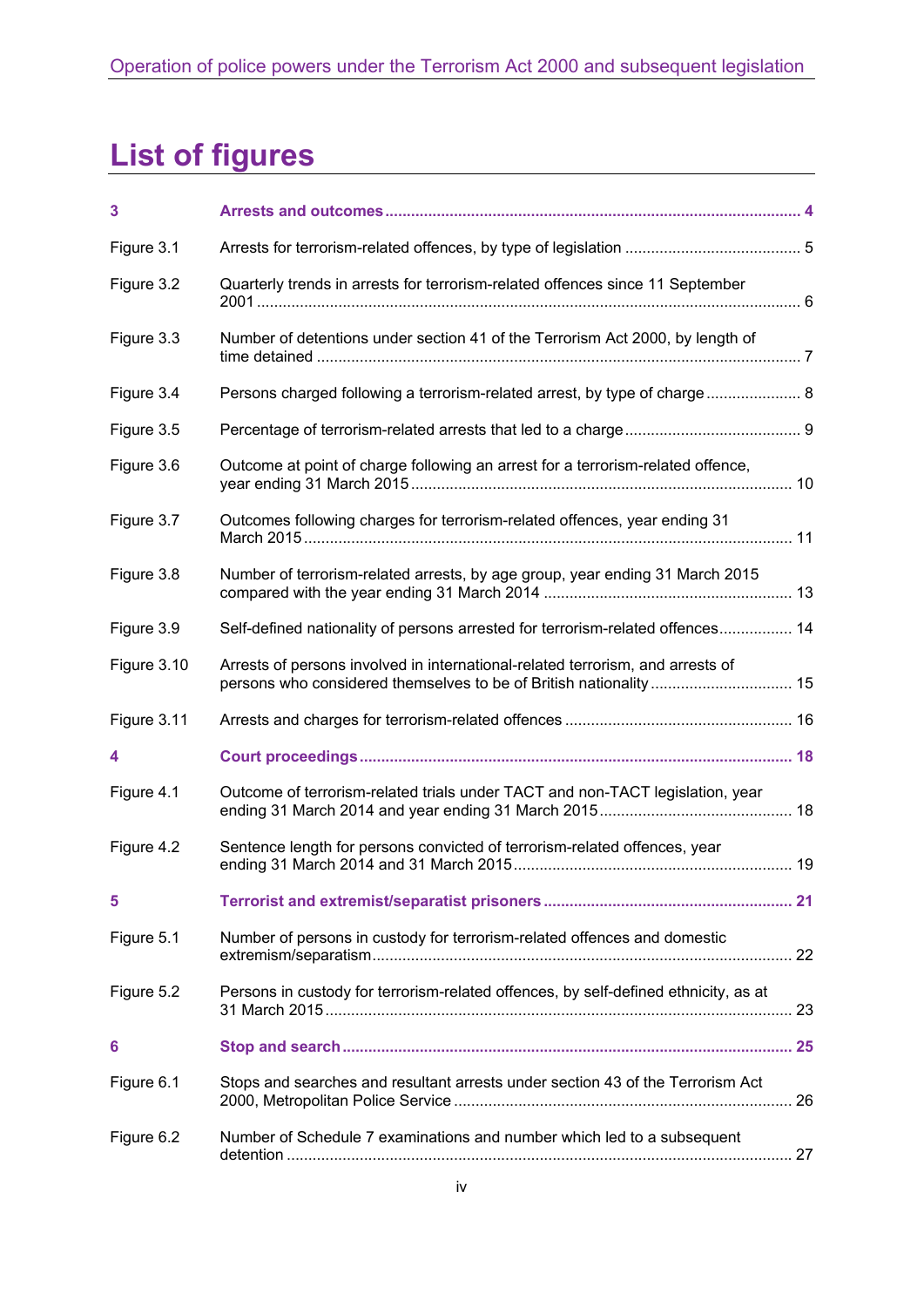## **List of tables**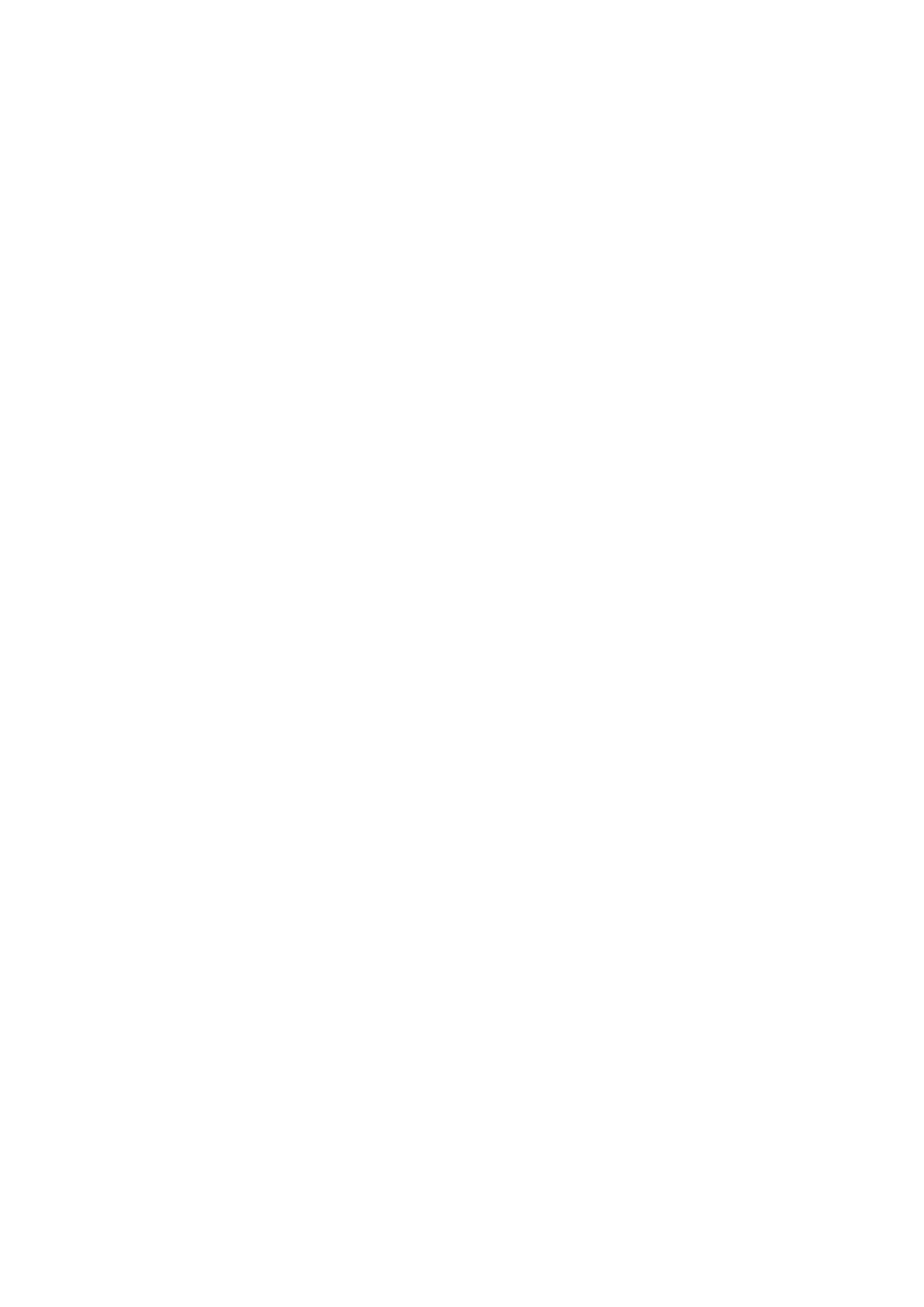## 1 **Introduction**

This release covers the use of police powers under terrorism and terrorism-related legislation in Great Britain on an annual basis up to the year ending 31 March 2015. Some quarterly breakdowns are provided in the supplementary tables. The release is broken into 4 sections.

The **'arrests and outcomes'** section uses data provided by the ACPO Counter Terrorism Coordination Centre (ACTCC) and includes statistics for **Great Britain** on:

- arrests for terrorism-related activity, and outcomes (such as charges and convictions) following arrests
- the legislation used to bring charges and convictions
- gender, age, ethnicity, and nationality of those arrested, charged and convicted
- the type of terrorism involvement of those arrested, charged and convicted (such as whether

the individual had links to international, domestic, or Northern-Ireland-related terrorism)

This section covers the period from 11 September 2001 to the year ending 31 March 2015. Quarterly breakdowns for the most recent 9 quarters can be found in the [quarterly tables.](https://www.gov.uk/government/uploads/system/uploads/attachment_data/file/457996/operation-police-powers-terrorism-1415-quarterly-tabs.ods) A flow chart summarising this section can be found in [Annex A](https://www.gov.uk/government/uploads/system/uploads/attachment_data/file/458094/annex-a-flow-chart-1415.pdf).

The **'court proceedings'** section uses data from the Crown Prosecution Service (CPS) and includes statistics for **England and Wales** on:

- the number of persons proceeded against by the CPS for terrorism-related activity
- the legislation under which persons have been prosecuted and convicted
- the sentence length given to those convicted for terrorism-related offences
- the outcome of appeals against convictions or sentences

The **'terrorist and extremist/separatist prisoners'** section uses data from the National Offender Management Service (NOMS) and the Scottish Prison Service (SPS) and includes statistics for **Great Britain** on:

- the number of persons in custody for domestic extremism and terrorism-related offences
- the ethnicity, nationality and religion of those in custody
- the number of terrorist prisoners released from custody

The **'stop and search'** section uses data provided by the Metropolitan Police Service (MPS) and the National Counter Terrorism Policing Headquarters (NCTPHQ) and includes statistics on:

- the number of stops and searches carried out by the **MPS** under section 43 of the Terrorism Act (TACT) 2000
- the number of examinations and subsequent detentions made in **Great Britain** under Schedule 7 to TACT 2000
- the number of cordons set up in **Great Britain** under section 33 of TACT 2000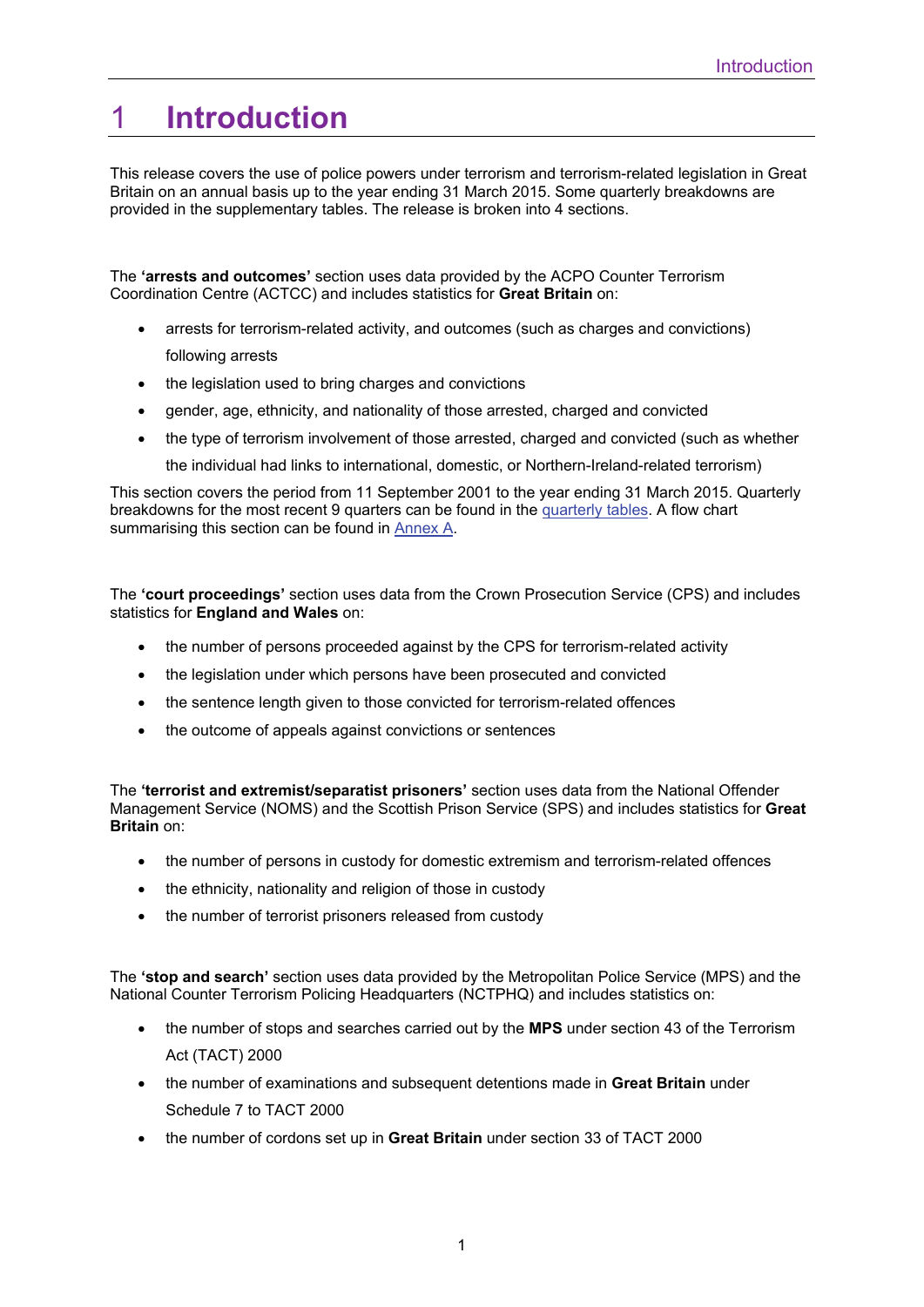Further details on this release, including a summary of the criminal justice process, details of the terrorism legislation covered and definitions of the different categories of terrorists can be found in the [user guide.](https://www.gov.uk/government/publications/user-guide-to-operation-of-police-powers-under-the-terrorism-act-2000-and-subsequent-legislation) A flow chart summarising the 'arrests and outcomes' section of this release can be found in [Annex A](https://www.gov.uk/government/uploads/system/uploads/attachment_data/file/458094/annex-a-flow-chart-1415.pdf). [Data tables](https://www.gov.uk/government/statistics/operation-of-police-powers-under-the-terrorism-act-2000-financial-year-ending-march-2015-data-tables) also accompany this release.

### **USES OF THE DATA**

Data presented in this release are used to monitor the way in which legislation is used to tackle terrorism in the UK. It enables the level of police activity to be tracked over time, as well as changes in the demographics and types of terrorist being targeted by anti-terrorism powers. The release is used to answer requests for information on terrorism-related offending in Great Britain, and to brief Ministers on the range of terrorism-related activities highlighted in this release.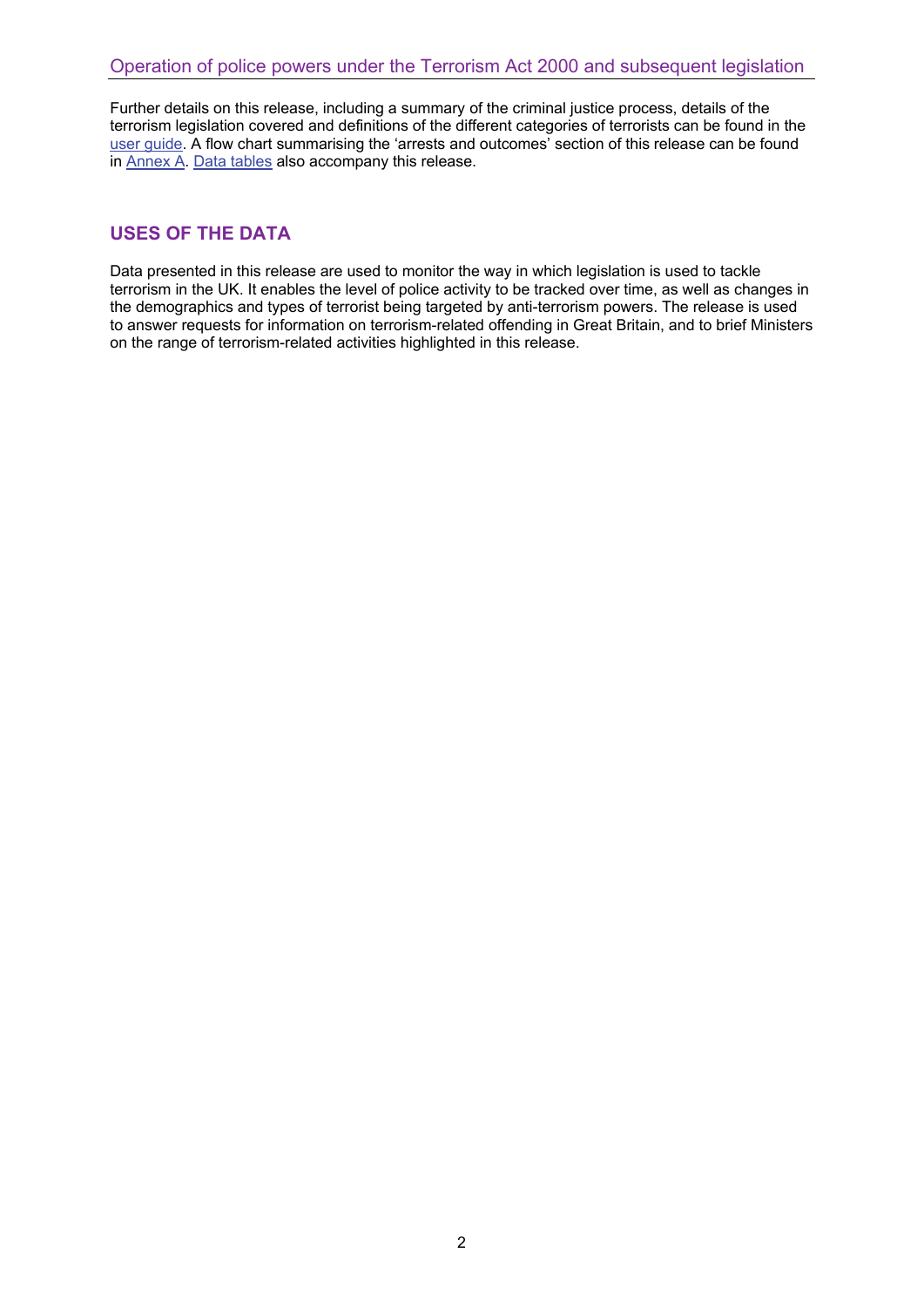## 2 **Key findings**

## **2.1 ARRESTS AND OUTCOMES**

In the year ending 31 March 2015, there were 299 arrests for terrorism-related offences, an increase of 31% compared with the previous year and the highest number since data collection began in September 2001. Previously the highest number of terrorism-related arrests recorded in a year was the year ending 31 March 2006 – the year of the 7 July London bombings, which saw 284 arrests.

The increase in the most recent year was driven by a large number of arrests in quarter 3 (October to December 2014), which saw 106 terrorism-related arrests. The most recent quarter (January to March 2015) saw 67 terrorism-related arrests, which is a fall on the previous quarter, but is higher than the same period in the previous 2 years.

Since the year ending 31 March 2011, there has been a marked increase in the number of those arrested who consider themselves to be of British, or British dual nationality. In the year ending 31 March 2015, they accounted for 78% of all those arrested for terrorism-related offences, compared with only 52% of persons in the year ending 31 March 2011.

Of those charged following a terrorism-related arrest in the year ending 31 March 2015, 85% were charged with terrorism-related offences, the highest proportion on record, and an increase on the 64% in the previous year.

## **2.2 COURT PROCEEDINGS**

In the year ending 31 March 2015, there were 52 persons proceeded against for terrorism-related offences (up from 43 in the previous year). Of these, 42 (81%) were convicted, of whom 27 entered a guilty plea.

## **2.3 TERRORIST AND EXTREMIST/SEPARATIST PRISONERS**

As at 31 March 2015, there were 192 persons in custody for terrorism-related offences and domestic extremism/separatism, an increase of 38 persons compared to 31 March 2014.

In the year ending 31 March 2015, 97 terrorist and extremist/separatists prisoners were released from custody.

## **2.4 STOP AND SEARCH**

In the year ending 31 March 2015, the MPS carried out 411 stops and searches under section 43 of the Terrorism Act 2000. This was a fall of 9% compared with the previous year, and continues the long term fall in the number of stops and searches since the year ending 31 March 2010. Seven per cent of persons searched were subsequently arrested, the same arrest rate as the previous year, and an increase of 5 percentage points compared with the year ending 31 March 2010.

There were 32,000 examinations carried out under Schedule 7 to the Terrorism Act 2000 in the year ending 31 March 2015, a fall of 28% on the previous year. This could partly be down to a more targeted use of the power and an increased focus on outbound passengers. Over the same period, the number of detentions following a Schedule 7 examination almost tripled, from around 500 to 1,300 detentions. This followed the introduction of the Anti-social Behaviour, Crime and Policing Act 2014 in August 2014, which made it mandatory to detain a person where an examination lasts for more than an hour.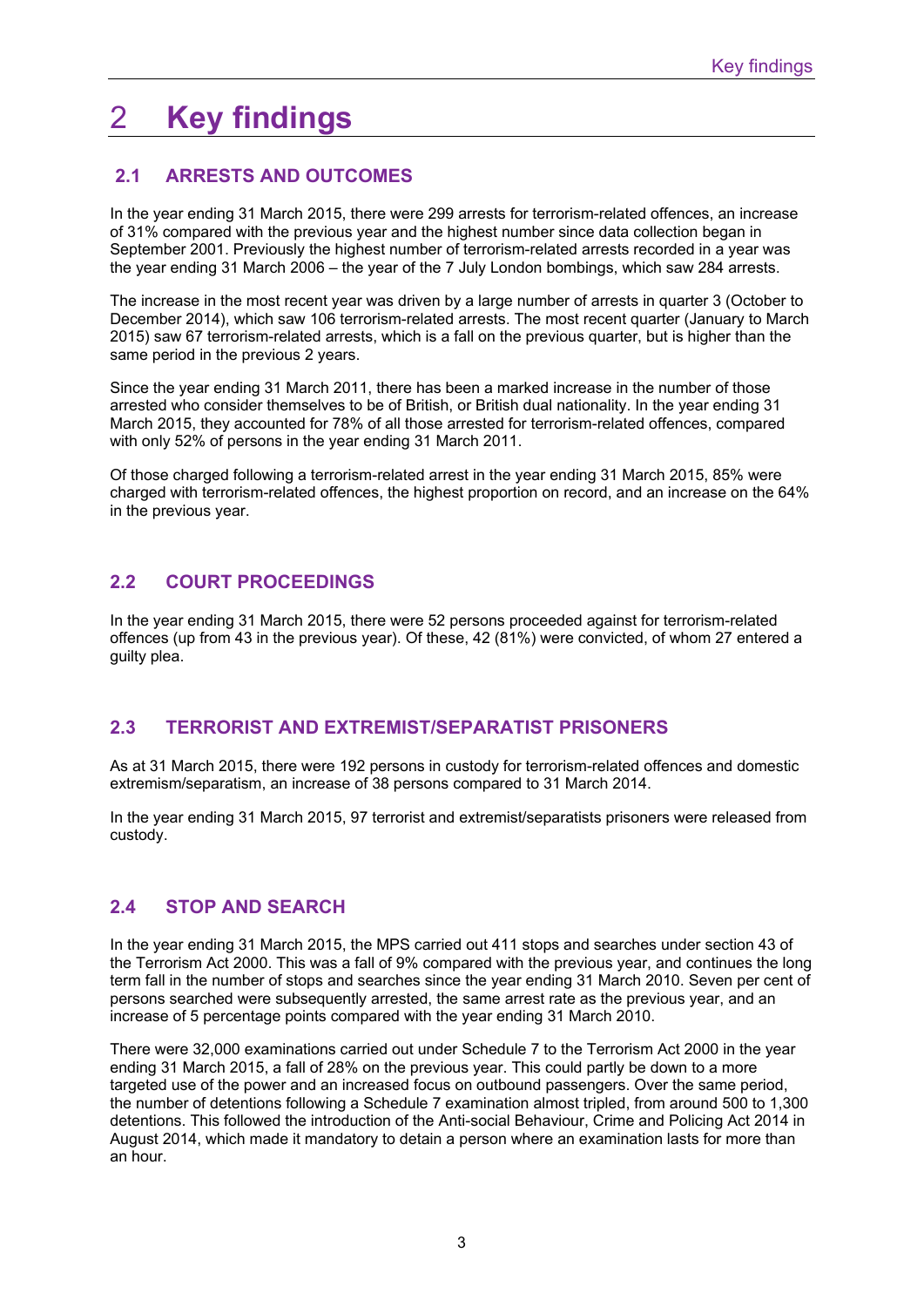## 3 **Arrests and outcomes**

Statistics presented in this section represent the number of persons arrested by police in Great Britain, where there is suspicion of involvement in terrorist activity, either at the time of arrest, or at a subsequent point in the investigation. In some cases after a terrorism-related arrest, evidence may emerge that suggests a suspect does not have links to terrorist activity, but has committed an offence. These cases are included in the arrest data as non-terrorism-related charges and/or convictions. Outcomes following these arrests are also included in the statistics and show the number of arrests that led to a charge or prosecution, as well as other outcomes. All data in this section are based on the date of arrest. This allows users to see the outcomes of all of the arrests in a specific period, i.e. how many led to a charge and conviction.

Data are provided to the Home Office by ACTCC and are taken from a live database. This section includes annual breakdowns of the data from 11 September 2001 (when this data collection began) to 31 March 2015. Quarterly breakdowns for the most recent 9 quarters are also provided in the [quarterly](https://www.gov.uk/government/uploads/system/uploads/attachment_data/file/457996/operation-police-powers-terrorism-1415-quarterly-tabs.ods) [tables.](https://www.gov.uk/government/uploads/system/uploads/attachment_data/file/457996/operation-police-powers-terrorism-1415-quarterly-tabs.ods) Data are correct as of the time of data provision to the Home Office (8 July 2015).

A flow chart summarising this section can is included in [Annex A.](https://www.gov.uk/government/uploads/system/uploads/attachment_data/file/458094/annex-a-flow-chart-1415.pdf) This follows individuals from the point of arrest through to charge (or other outcome), and prosecution.

## **3.1 ARRESTS**

In the year ending 31 March 2015, there were 299 persons arrested for terrorism-related offences, a 31% increase on the previous year, and the highest number of arrests since the data collection began in September 2001. Increases were seen across all age groups, except 25- to 29-year-olds. Notably the number of 18- to 20-year-olds arrested more than doubled from 20 to 43 arrests.

A large amount of this increase was driven by a spike in quarter 3 (October to December 2014), which saw 106 arrests – over a third of all arrests in that year. The most recent quarter saw 67 terrorismrelated arrests. Although this is a fall on the previous quarter, it remains higher than the same period in the previous 2 years.

Prior to the most recent year, the year ending 31 March 2006 (the year of the July 7 London bombings) saw the largest number of terrorism-related arrests on record. This increase was driven by a 77% increase in the number of international-related terrorism arrests shortly after the attacks on 7 July 2005.

The proportion of arrests under section 41 of TACT 2000 has shown a steady year-on-year decrease since the year ending 31 March 2006, where 96% of terrorism-related arrests were under section 41 of TACT 2000. In the year ending 31 March 2015, only 1 in 5 terrorism-related arrests were made under section 41 of TACT 2000. Police have more commonly been carrying out arrests under standard legislation given by the Police and Criminal Evidence Act (PACE) and other legislation.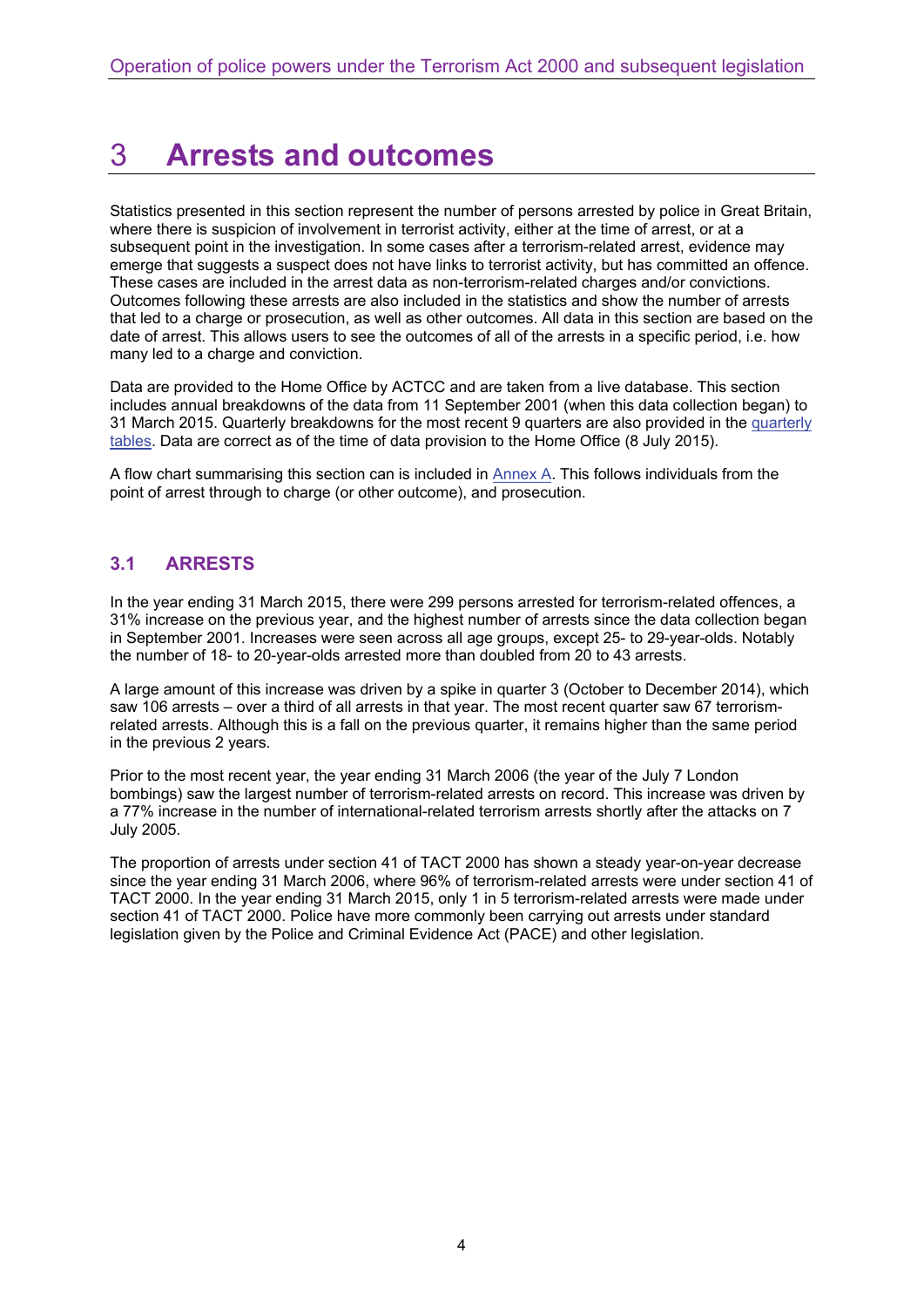

**Figure 3.1 Arrests for terrorism-related offences, by type of legislation<sup>1</sup>**

*Source: Home Office, [data table A.01.](https://www.gov.uk/government/uploads/system/uploads/attachment_data/file/457995/operation-police-powers-terrorism-1415-tabs.ods)* 

Chart Notes:

1. Data collection began on 11 September 2001. Therefore, data for the year ending 31 March 2002 is not a full years worth of data.

Since 11 September 2001 the numbers of terrorism-related arrests have fluctuated. There was an initial spike in the number of arrests in the period soon after the September 11 attacks on the U.S., and around the time that the U.S. led invasion of Afghanistan was beginning. There was a large increase in the number of arrests in the period immediately after the 7 July London bombings, where the number of arrests was at its highest since the data collection was established. Soon after this, the number of terrorism-related arrests declined, until late 2010. In late 2010, the Arab Springs began, and throughout the years since the initial uprising, the number of terrorism-related arrests in Great Britain has seen a steady rise.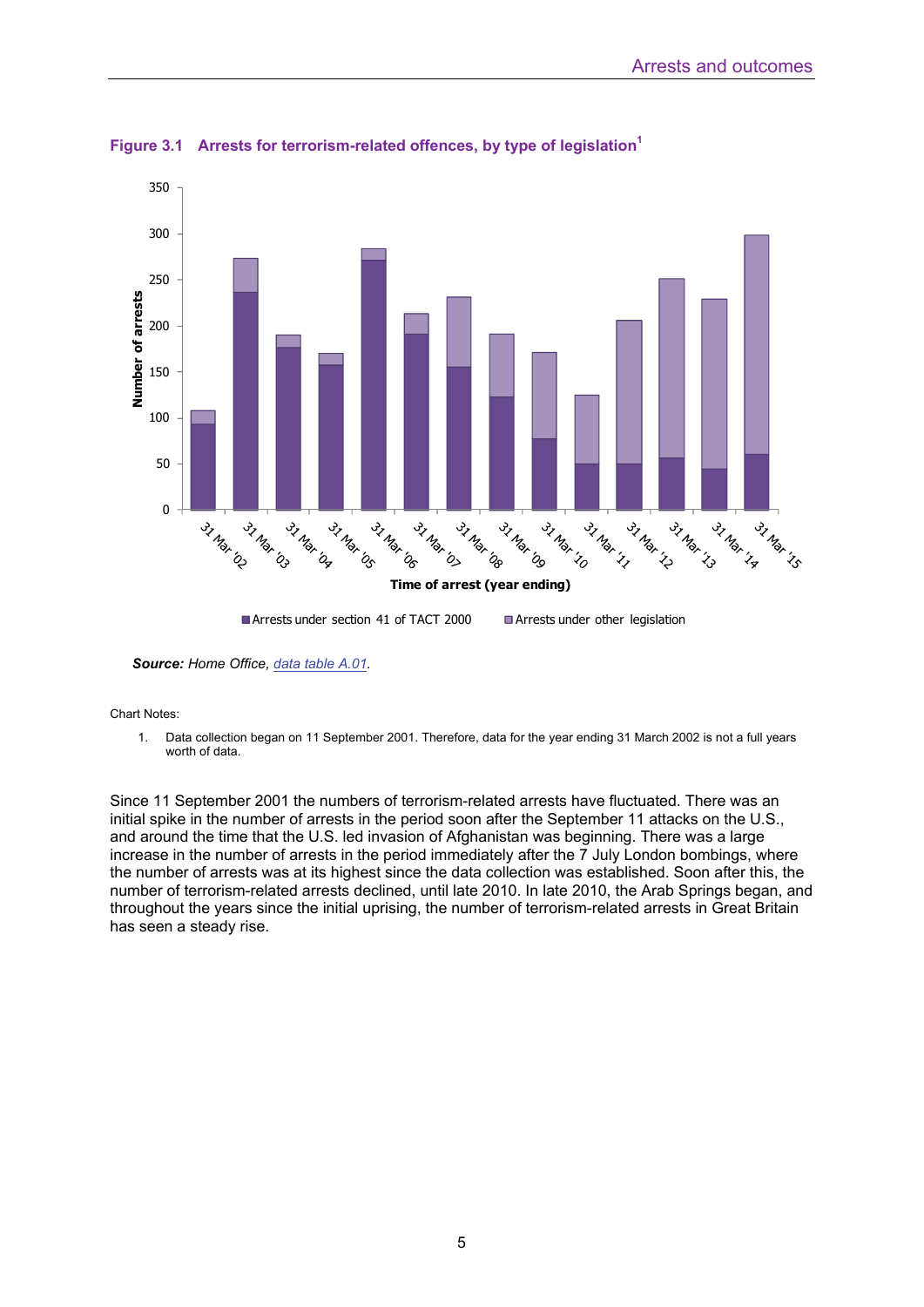

**Figure 3.2 Quarterly trends in arrests for terrorism-related offences since 11 September 2001** 

*Source: Home Office, Arrests and Outcomes database.* 

### **3.2 PRE-CHARGE DETENTIONS UNDER SECTION 41 OF THE TERRORISM ACT 2000**

Once a suspect has been arrested by the police, they may be held for a specified period of time before being charged. This gives police the time to investigate and accumulate evidence relating to potential terrorism offences. The current maximum period of detention under section 41 of TACT 2000 is 14 days (reduced from 28 days on 25 January 2011), compared with a maximum of 4 days under standard arrest powers. Further details of the legislation can be found in the [user guide](https://www.gov.uk/government/publications/user-guide-to-operation-of-police-powers-under-the-terrorism-act-2000-and-subsequent-legislation).

Of those arrested under section 41 TACT in the year ending 31 March 2015, around a third (21 persons) were detained for more than 7 days. This contrasts with the previous year, where only 1 person was detained for more than 7 days. The percentage of those arrested under section 41 TACT who were detained for more than 7 days in the year ending 31 March 2015 was 34%, its highest since the data collection began, and the same as the year ending 31 March 2007. The majority (15) of those detained for more than 7 days were eventually charged.

In the year ending 31 March 2015, 61 persons were detained under section 41 TACT. Of these, 29 were charged and 32 were subsequently released.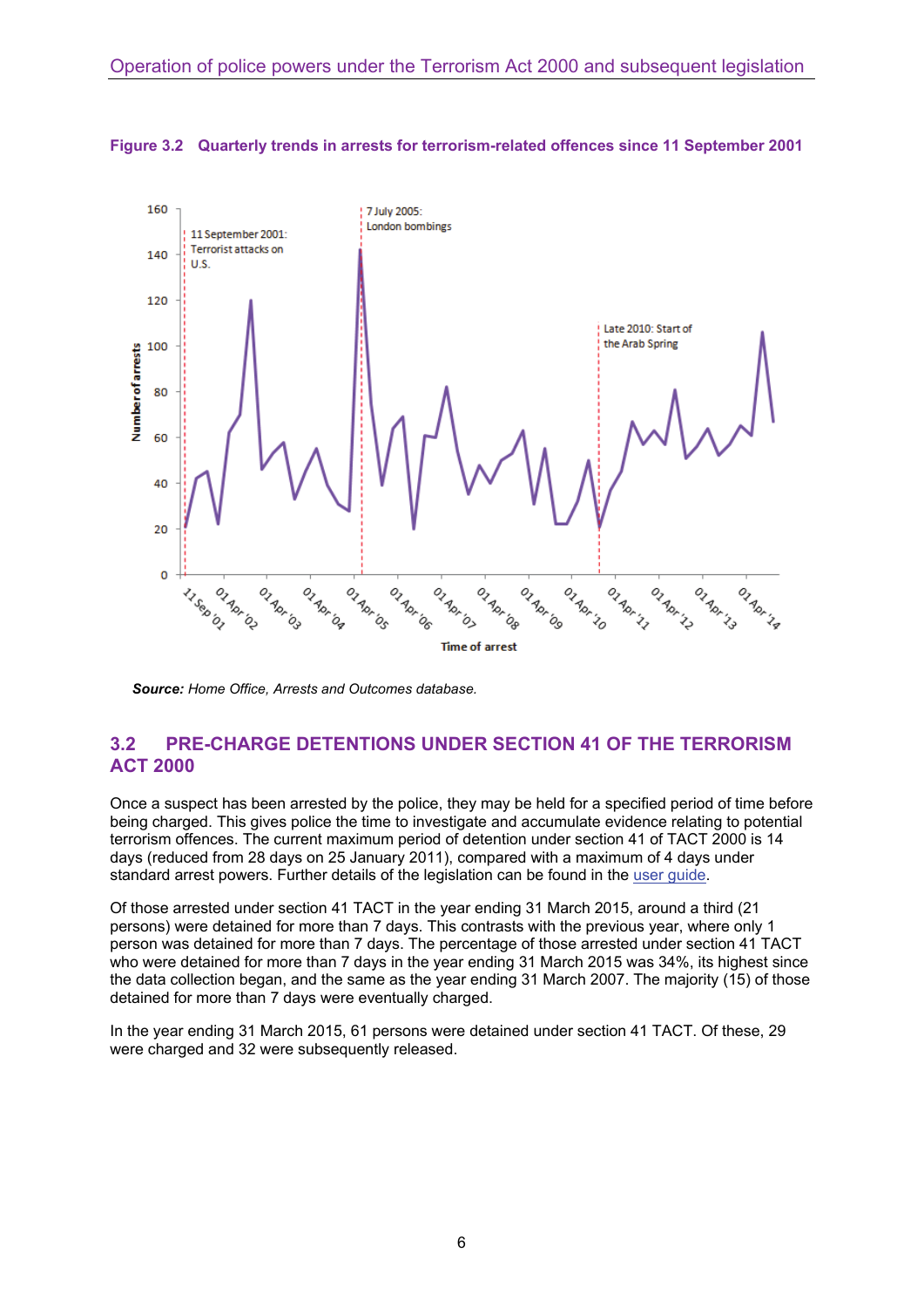



*Source: Home Office, [data table A.02.](https://www.gov.uk/government/uploads/system/uploads/attachment_data/file/457995/operation-police-powers-terrorism-1415-tabs.ods)* 

Chart Notes:

1. Data collection began on 11 September 2001. Therefore, data for the year ending 31 March 2002 is not a full years worth of data.

### **3.3 CHARGES**

Once the maximum pre-charge detention period has been reached, the police must charge the suspect, release the suspect without charge, release the suspect on bail, or take alternative action such as issuing a caution.

Of the 299 persons arrested in the year ending 31 March 2015, 118 were charged with an offence. Of these charges, 100 (or 85%) were considered to be terrorism-related. This was the highest proportion since the data collection was set up in 2001, suggesting that police were more frequently able to find evidence to support the link to terrorism following a terrorism-related arrest.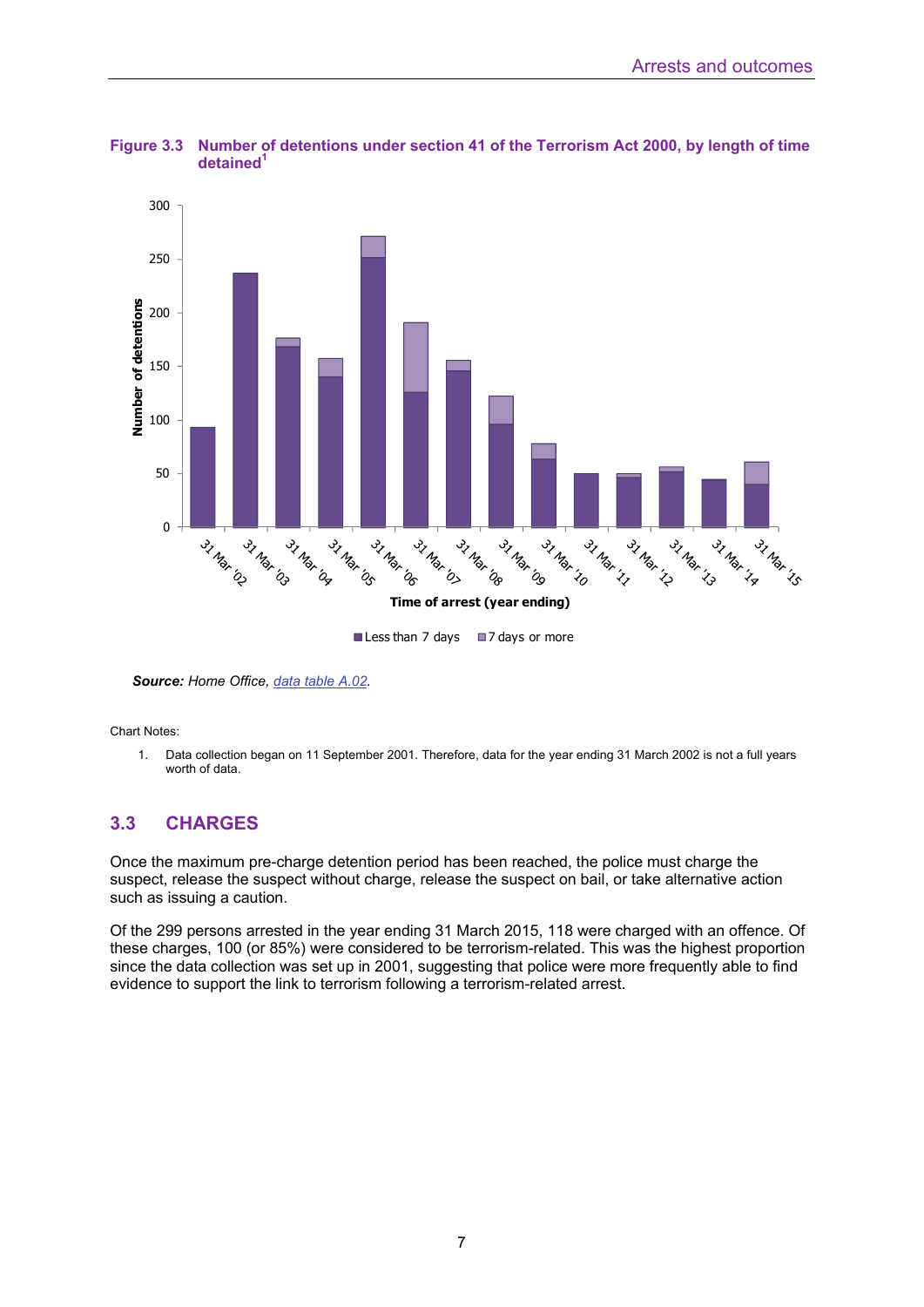

**Figure 3.4 Persons charged following a terrorism-related arrest, by type of charge<sup>1</sup>**

*Source: Home Office, [data table A.04.](https://www.gov.uk/government/uploads/system/uploads/attachment_data/file/457995/operation-police-powers-terrorism-1415-tabs.ods)* 

Chart Notes:

1. Data collection began on 11 September 2001. Therefore, data for the year ending 31 March 2002 is not a full years worth of data.

Since 11 September 2001, when the data collection began, 39% of those arrested for terrorism-related offences have been charged. The year ending 31 March 2015 has seen a 39% charge rate (although this is expected to increase as more investigations are completed), while the previous year saw a charge rate of 55%.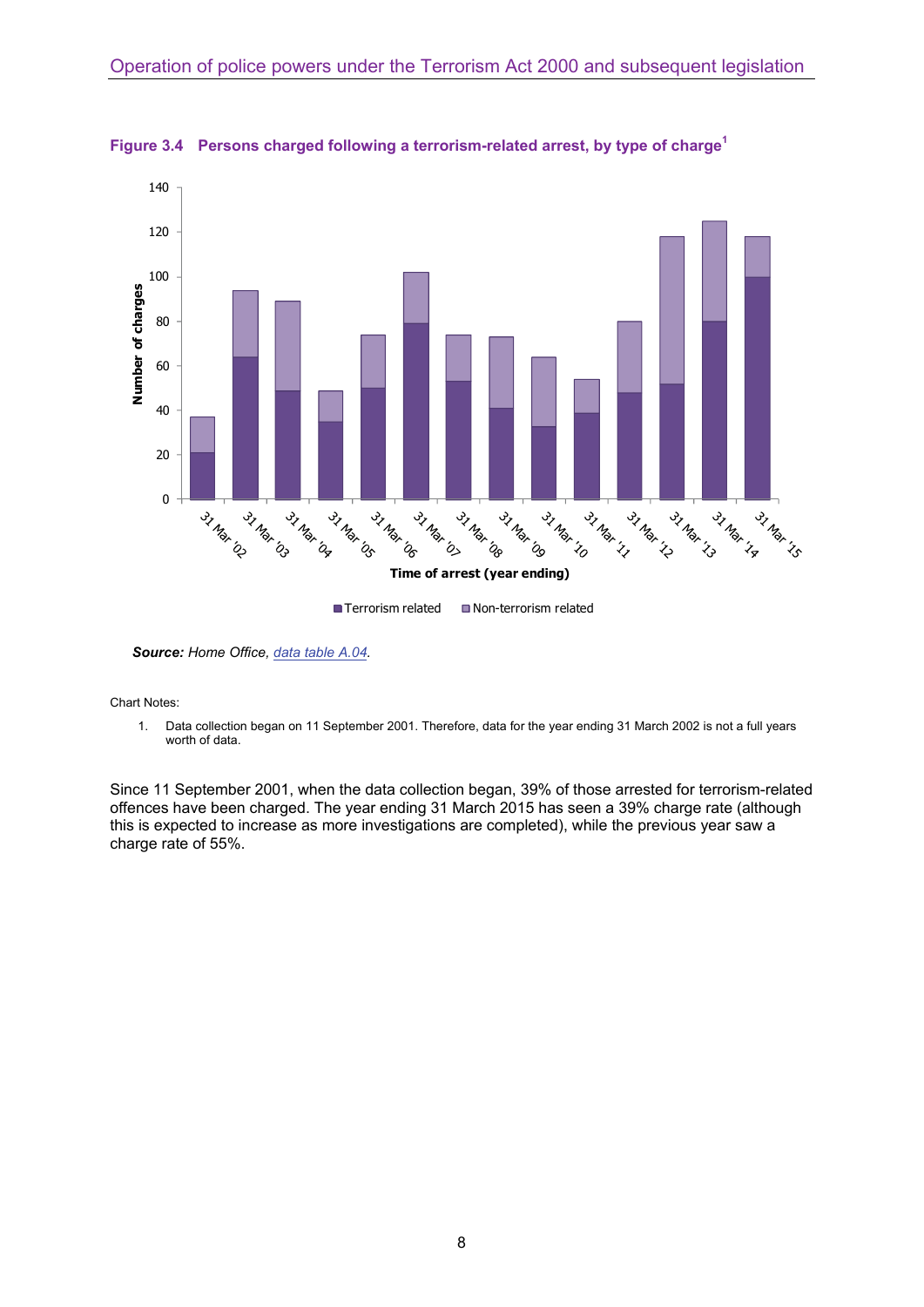

**Figure 3.5 Percentage of terrorism-related arrests that led to a charge1,2**

*Source: Home Office, [data table A.03.](https://www.gov.uk/government/uploads/system/uploads/attachment_data/file/457995/operation-police-powers-terrorism-1415-tabs.ods)* 

Chart Notes:

- 1. Data collection began on 11 September 2001. Therefore, data for the year ending 31 March 2002 is not a full years worth of data.
- 2. In more recent years/quarters there will be a number of incomplete cases (i.e. persons released on bail pending further enquiry). As a result, charge rates for these years are likely to increase as more cases are complete.

The proportion of those released without charge following an arrest for a terrorism-related offence peaked at 68% in the year ending 31 March 2006. Since 11 September 2001, 52% of persons arrested have been released without charge, while the most recent year saw only 43% of all those arrested being released without charge (although this could rise as more cases are complete). The proportion of people who faced alternative action has gradually decreased since September 2001. In particular there has been a reduction in the number of arrestees being transferred to immigration authorities.

As police investigations progress, cases involving those bailed pending further investigation will become finalised. This will lead to the number of charges and other outcomes increasing over time. More recent time periods are likely to have a greater number of non-finalised cases.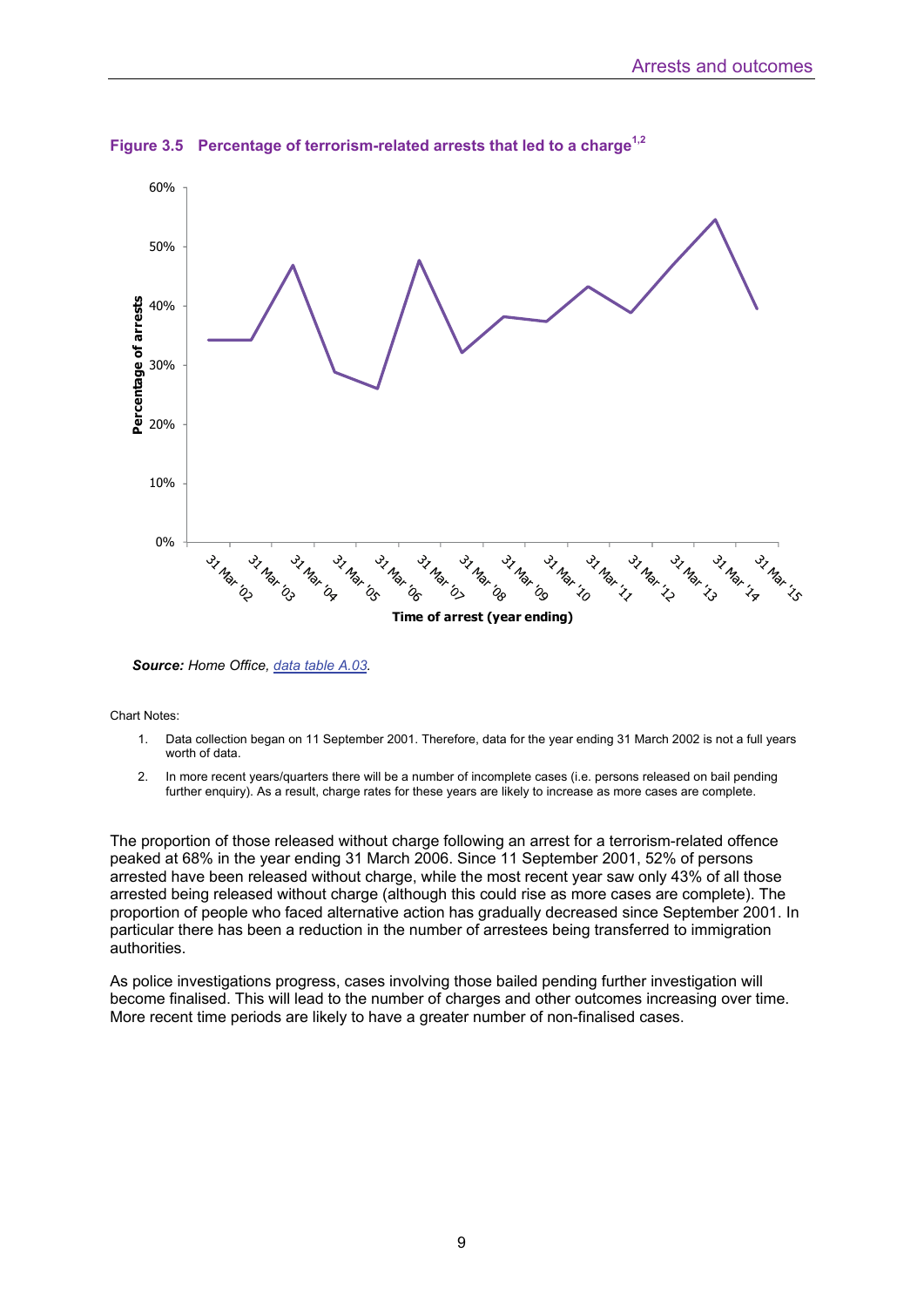#### **Figure 3.6 Outcome at point of charge following an arrest for a terrorism-related offence, year ending 31 March 2015.**



*Source: Home Office, [data table A.03](https://www.gov.uk/government/uploads/system/uploads/attachment_data/file/457995/operation-police-powers-terrorism-1415-tabs.ods).* 

Chart Notes:

- 1. Alternative action includes cautions for non-TACT offences, transfers and mental health legislation (see table A.03 for the full list).
- 2. Those bailed to return will eventually be charged, released, or face alternative action.

### **3.4 CHARGES BY OFFENCE**

In line with the normal procedures for criminal justice statistics, each suspect has been classified in terms of a single principal offence. This means that when an individual is charged with a number of offences, they are recorded only against the most serious one, usually the one that carries the highest penalty. This means that the figures count the number of individuals charged, rather than the number of individual offences committed that led to a charge.

The most common offence for which persons have been charged with under terrorism legislation since 11 September 2001 is 'preparation for terrorist acts' (section 5 of TACT 2006), which has accounted for 21% of all terrorism-related charges since then, and half of all terrorism-related charges in the year ending 31 March 2015.

Further details of the legislation under which persons have been charged following a terrorism-related arrest can be found in [tables A.05a-c](https://www.gov.uk/government/uploads/system/uploads/attachment_data/file/457995/operation-police-powers-terrorism-1415-tabs.ods).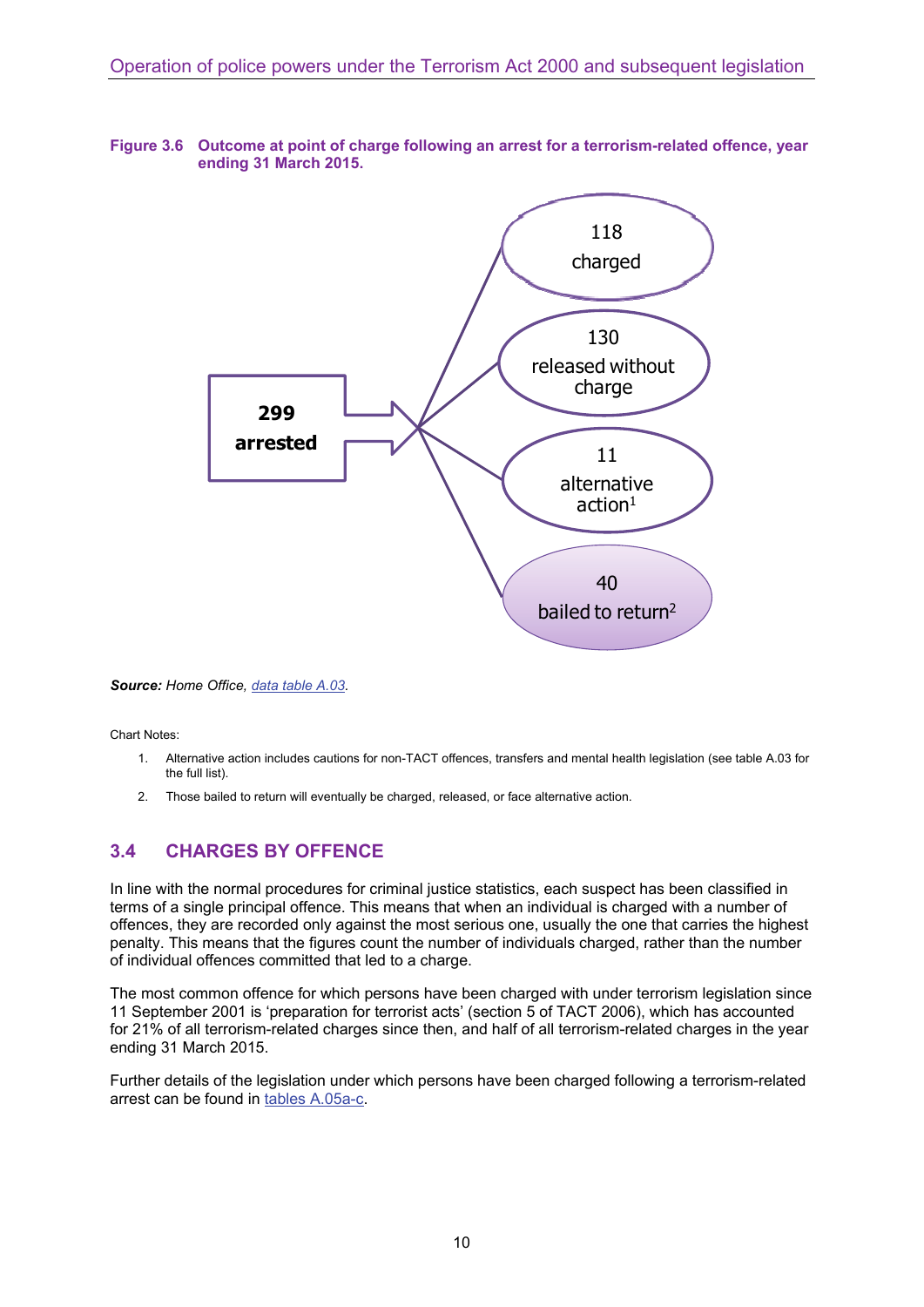## **3.5 COURT PROCEEDINGS AND OUTCOMES OF CHARGES**

Once an individual has been charged they are likely to face prosecution. If an individual has been charged with a terrorism-related offence, they may still be convicted of a non-terrorism-related offence, for example in cases where there is insufficient evidence to link an offence to terrorism but another non-terrorism-related offence has been committed.

The statistics presented here are based on arrest dates. If an individual is prosecuted in a particular year, the prosecution will show against the year in which the individual was initially arrested. Due to the complex nature of terrorism investigations, trials may take place several years after an arrest or charge occurs. As time goes on, more trials will reach conclusions, so figures for previous years may be updated. For this reason, caution must be taken when comparing prosecution rates over time. More recent years/quarters are likely to have lower prosecution rates as more cases are awaiting completion. This is illustrated by 62 of the 100 individuals who were charged with terrorism-related offences in the year ending 31 March 2015 that are still awaiting prosecution.

#### **Figure 3.7 Outcomes following charges for terrorism-related offences, year ending 31 March 20151,2.**



*Source: Home Office, [data table A.06c](https://www.gov.uk/government/uploads/system/uploads/attachment_data/file/457995/operation-police-powers-terrorism-1415-tabs.ods).* 

Chart Notes:

- 1. Based on date of arrest.
- 2. A more detailed flow chart can be found in [Annex A.](https://www.gov.uk/government/uploads/system/uploads/attachment_data/file/458094/annex-a-flow-chart-1415.pdf)
- 3. The 31 'terrorism related' convictions include convictions under non-TACT legislation, where the offence is considered to be related to terrorism.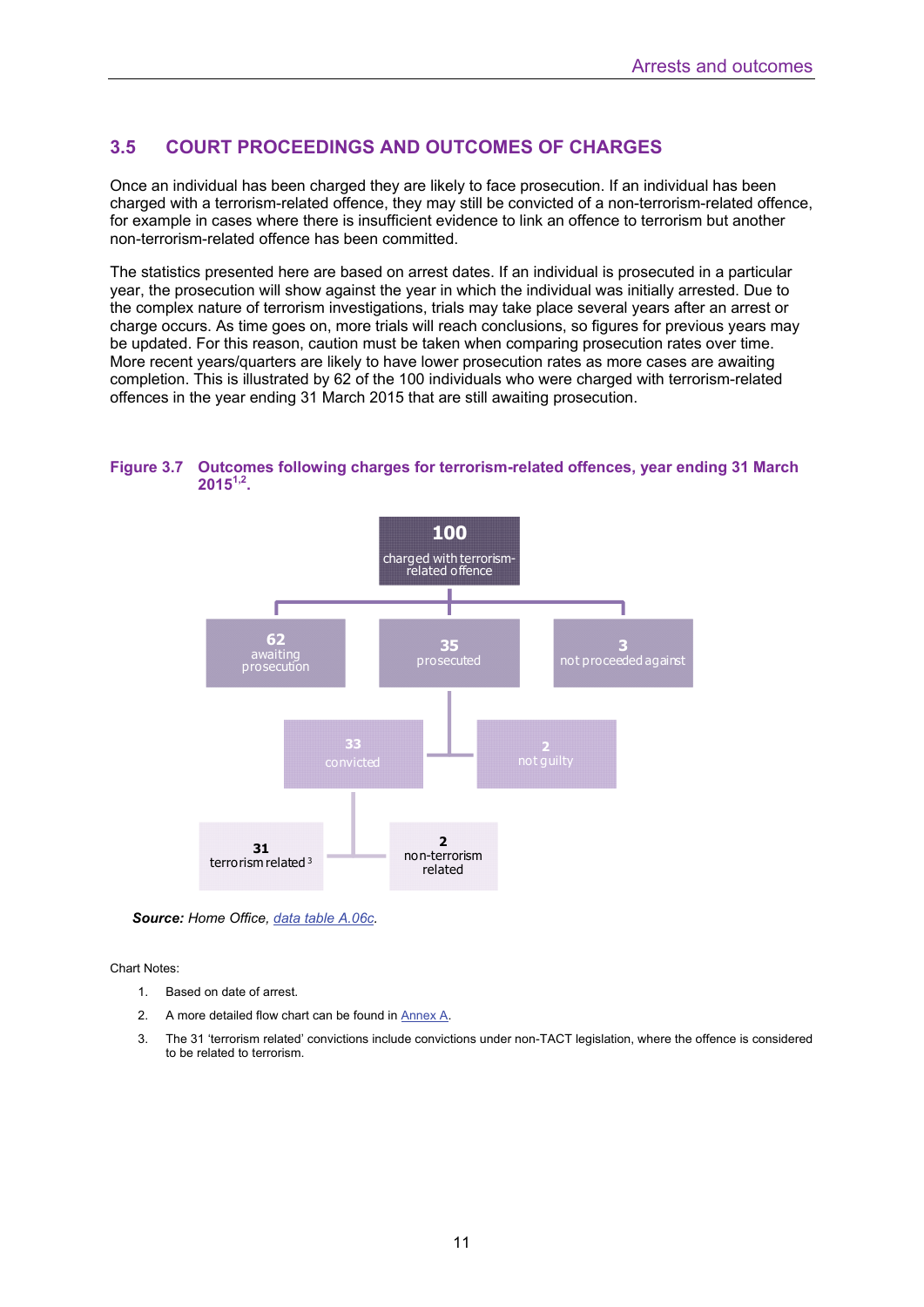### **3.6 CONVICTIONS BY OFFENCE**

The most common offence for which persons have been convicted for terrorism-related offences since 11 September 2001 is 'preparation for terrorist acts' (section 5 of TACT 2006), which has accounted for 25% of all terrorism-related convictions. This offence was also the most common offence for which persons were charged.

Further details of the legislation under which persons have been convicted following a terrorismrelated arrest can be found in [tables A.08a-c.](https://www.gov.uk/government/uploads/system/uploads/attachment_data/file/457995/operation-police-powers-terrorism-1415-tabs.ods)

### **3.7 GENDER, AGE AND ETHNIC APPEARANCE OF PERSONS ARRESTED, CHARGED AND CONVICTED**

The proportion of those arrested for terrorism-related offences that are female has gradually increased since 11 September 2001. Between 11 September 2001 and the year ending 31 March 2013, 7% of those arrested were female. In the most recent 2 years, 12% of those arrested have been female.

In the year ending 31 March 2015, 35 females were arrested for terrorism-related offences, the highest since the data collection began. This increase was driven predominantly by an increase in the most recent 2 quarters (October 2014 to March 2015), which accounted for over three-quarters of all terrorism-related arrests of females in that year.

All age groups except 25- to 29-year-olds saw an increase in the number of arrests in the year ending 31 March 2015 compared with the previous year. The number of 18- to 20-year-olds arrested more than doubled (from 20 to 43), accounting for 14% of all terrorism-related arrests (compared with 9% the previous year). The number of 21- to 24-year-olds saw a similar numerical increase of 21 arrests. There was also a marked increase in the number of persons arrested who were aged 30 and over, which saw a rise of more than a third (or 36 arrests).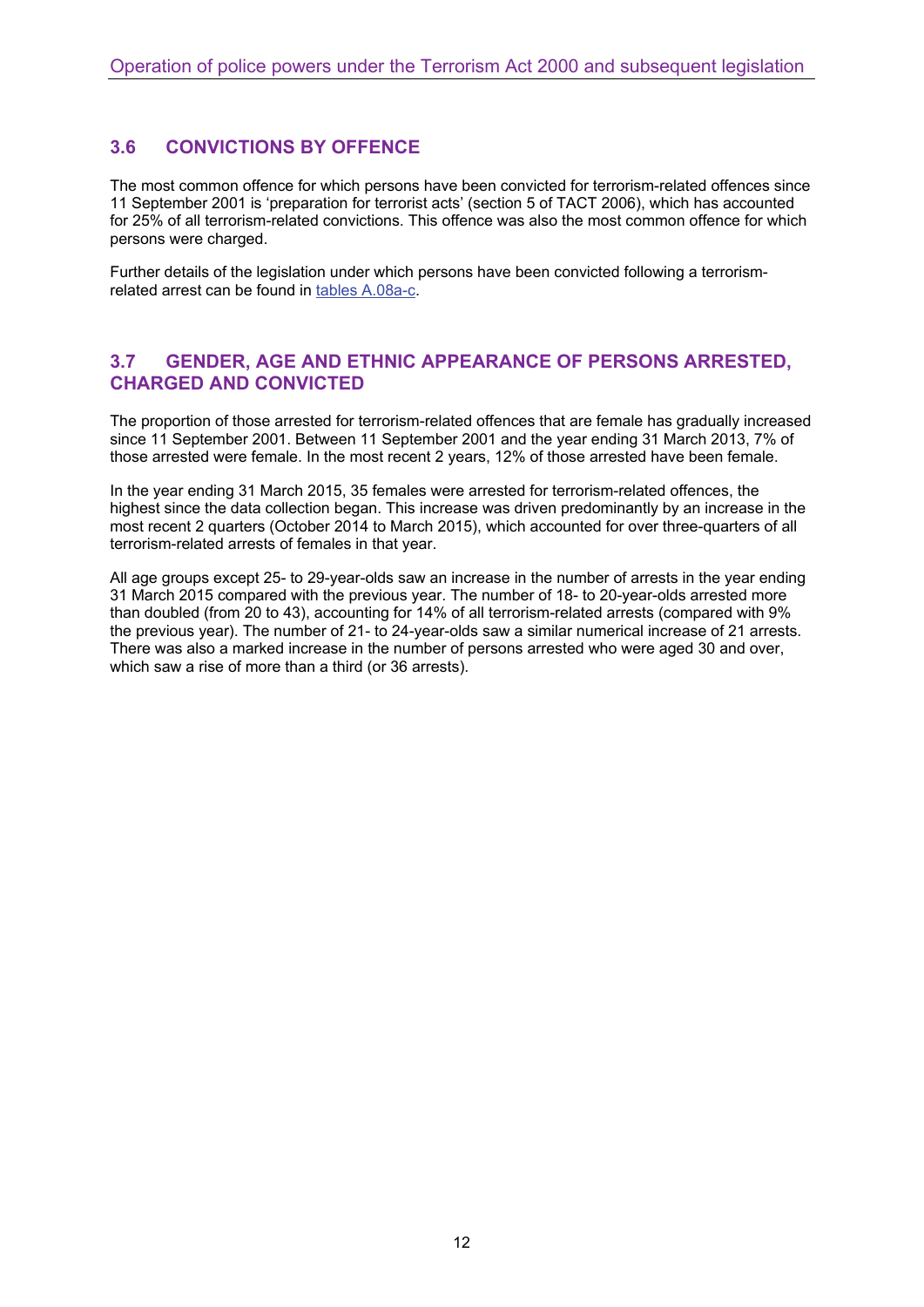

Figure 3.8 Number of terrorism-related arrests, by age group<sup>1</sup>, year ending 31 March 2015 **compared with the year ending 31 March 2014.** 

*Source: Home Office, [data table A.10.](https://www.gov.uk/government/uploads/system/uploads/attachment_data/file/457995/operation-police-powers-terrorism-1415-tabs.ods)* 

#### Chart Notes:

1. Excludes cases where age was not known.

In the year ending 31 March 2015, the number of terrorism-related arrests increased across all ethnic groups. Most notably, those arrested who were of Asian ethnic appearance increased by 36% taking the number of arrests of that ethnic group to its highest since data collection began on 11 September 2001. Those of Asian ethnic appearance accounted for 140 (or 47% of) arrests in the year ending 31 March 2015.

Further details on the ethnic appearance of those arrested, charged and convicted after a charge for a terrorism-related offence can be found in [table A.11.](https://www.gov.uk/government/uploads/system/uploads/attachment_data/file/457995/operation-police-powers-terrorism-1415-tabs.ods)

#### **3.8 NATIONALITY OF PERSONS ARRESTED, CHARGED AND CONVICTED**

In the year ending 31 March 2015, 78% of those arrested for terrorism-related offences considered themselves to be of British, or British dual nationality, up 4 percentage points on the previous year.

The number of persons arrested for terrorism-related offences, who consider themselves to be of British nationality has increased dramatically since the year ending 31 March 2011 where only 52% of those arrested considered themselves to be British. The number of persons who considered themselves to be non-British has decreased, although not to the same extent.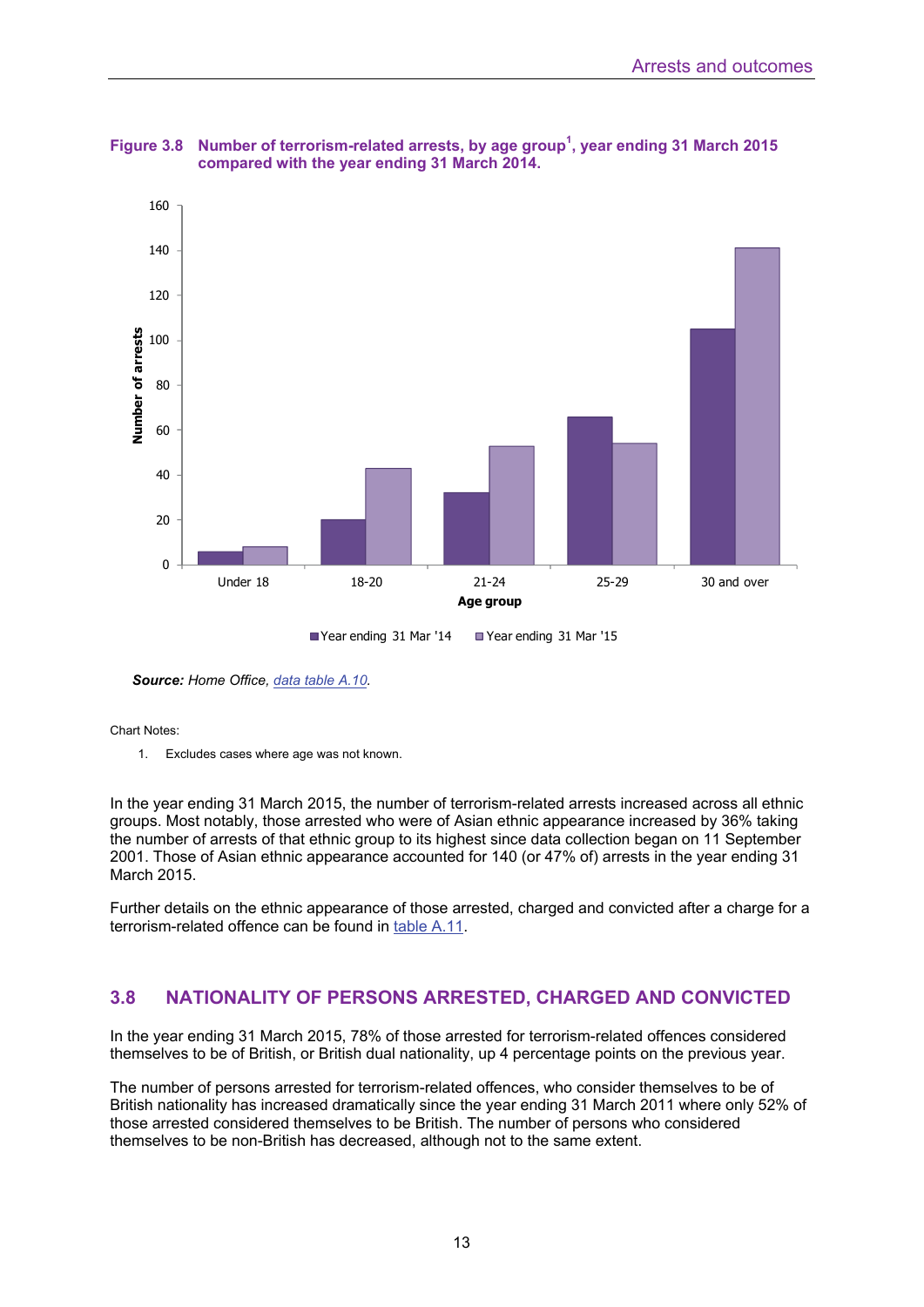

**Figure 3.9 Self-identified nationality of persons arrested for terrorism-related offences1,2.** 

*Source: Home Office, [data table A.12a.](https://www.gov.uk/government/uploads/system/uploads/attachment_data/file/457995/operation-police-powers-terrorism-1415-tabs.ods)* 

Chart Notes:

- 1. Data collection began on 11 September 2001. Therefore, data for the year ending 31 March 2002 is not a full years worth of data.
- 2. Excludes cases where the nationality was not declared.

Further details on the nationalities of those arrested for terrorism-related offences, charged for terrorism-related offences, and convicted following a charge for terrorism-related offences can be found in [tables A.12a-c](https://www.gov.uk/government/uploads/system/uploads/attachment_data/file/457995/operation-police-powers-terrorism-1415-tabs.ods).

## **3.9 CATEGORISATION OF PERSONS ARRESTED, CHARGED AND CONVICTED**

Statistics on the categorisation of those arrested, charged and convicted are summarised below. Categorisations are based on whether an individual is found to have involvement with any type of terrorism, either at the time of arrest or following subsequent investigations. The categories identify those associated with:

- **international-related terrorism** activities linked to or motivated by any terrorist group based outside the UK
- **Northern-Ireland-related terrorism** activities supporting the actions or ideology of proscribed Northern-Ireland-related terrorist groups
- **domestic terrorism** terrorism-related activity where there are no links to Northern Ireland or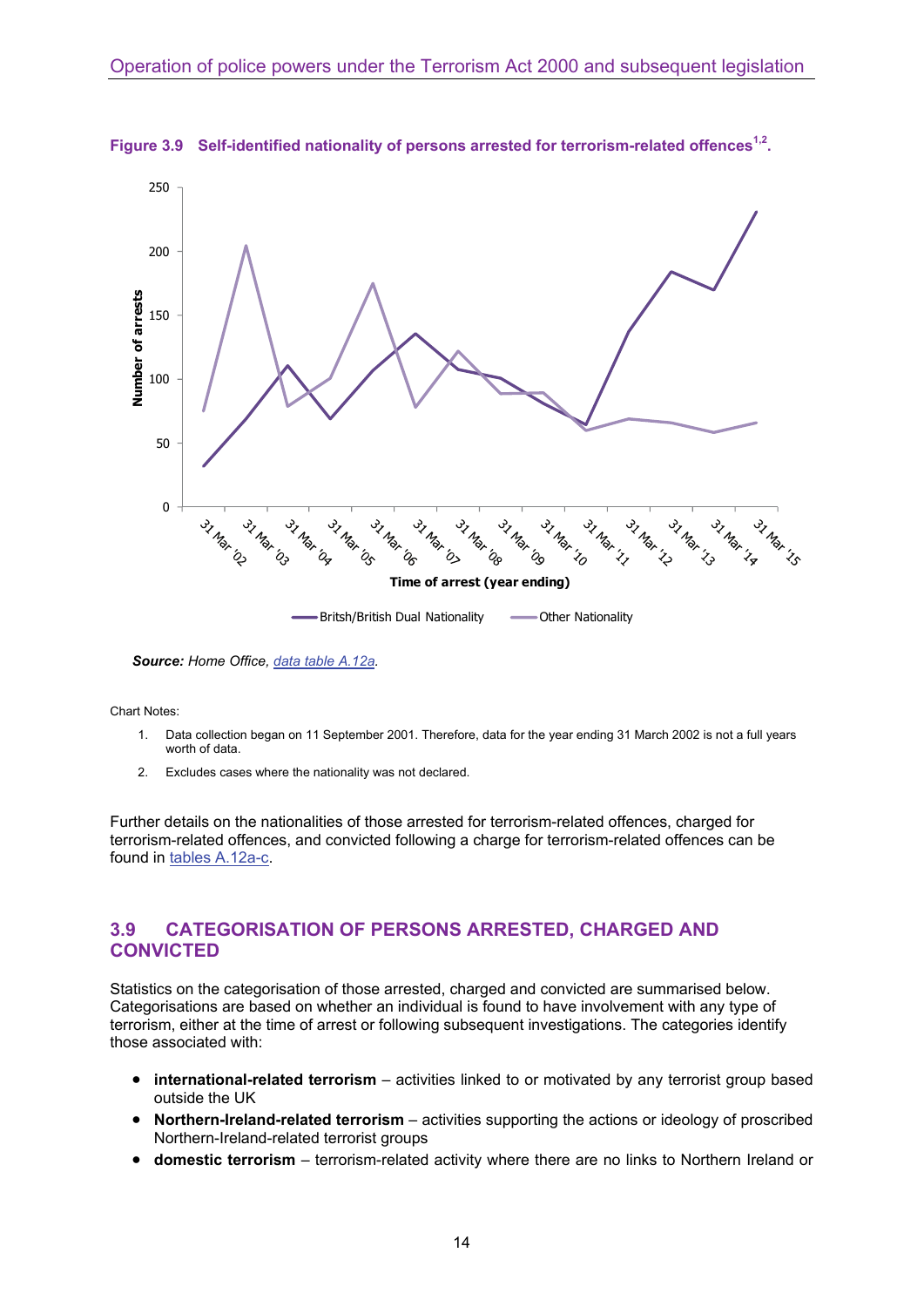international terrorism

 **not classified** – persons thought to be associated with any type of terrorism at the time of arrest or charge (which could include airport travellers charged for failing to comply with an examination under Schedule 7 to TACT 2000), then found to have no terrorist links after investigation

For more information on the categorisation of terrorism-related suspects see the [user guide](https://www.gov.uk/government/publications/user-guide-to-operation-of-police-powers-under-the-terrorism-act-2000-and-subsequent-legislation).

The number of persons arrested for international-related terrorism increased by 35% (or 56 arrests) in the year ending 31 March 2015, compared with the previous year. The number of persons arrested for domestic terrorism more than doubled (from 15 to 32), although this accounted for a smaller proportion of all arrests than international-related terrorism.

The number of arrests for international-related terrorism has followed a similar pattern to the number of arrests of those who consider themselves to be of British, or British dual nationality. Since the year ending 31 March 2011, both have shown a sharp increase, as shown in Figure 2.10. This suggests that an increasing number of British nationals are subscribing to terrorist ideology that originate outside the UK.







Chart Notes:

- 1. Includes those who considered themselves to be of British, or British dual nationality.
- 2. Data collection began on 11 September 2001. Therefore, data for the year ending 31 March 2002 is not a full years worth of data.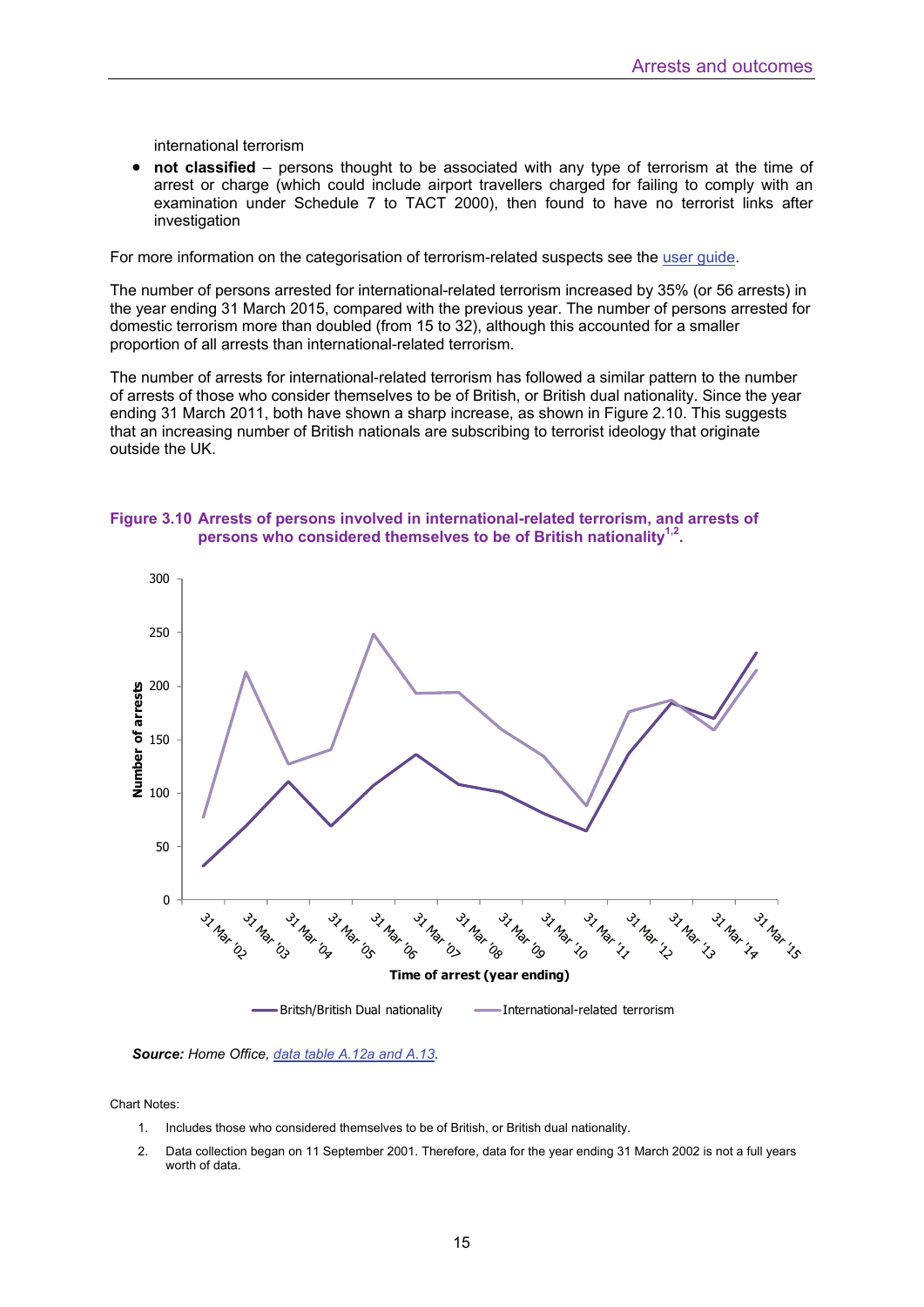### **3.10 QUARTERLY TRENDS**

This section provides an overview of the trends seen over the most recent 9 quarters to 31 March 2015. It allows for a more detailed insight into recent use of police powers.

The number of terrorism-related arrests in the most recent quarter (January to March 2015) fell to 67 arrests, compared with the unusually high number of arrests (106) in the previous quarter. Although this was a large fall compared with the previous quarter, the 67 arrests is higher than the number of arrests seen in any of the other quarters in the last 2 years.

Out of the 67 terrorism-related arrests in January to March 2015, 24 (or 36%) resulted in a charge. Of these, 17 were considered to be terrorism-related, and 7 were considered to be non-terrorism-related. A further 14 of those arrested have been released on bail pending further investigation.



#### **Figure 3.11 Arrests and charges1,2 for terrorism-related offences**

*Source: Home Office, [quarterly data table AQ.03](https://www.gov.uk/government/uploads/system/uploads/attachment_data/file/457996/operation-police-powers-terrorism-1415-quarterly-tabs.ods).* 

Chart Notes:

- 1. Charges are broken down by terrorism related charges, and non-terrorism related charges.
- 2. The number of charges in a given quarter is based on the time of arrest. If an individual was charged several quarters after they were initially arrested, the charge will show against the quarter in which the arrest took place.

Of the 17 persons who were arrested between January and March 2015 and were subsequently charged with a terrorism-related offence, 2 have so far been prosecuted, both of which were convicted. The remaining 15 were awaiting prosecution at the time of data provision to the Home Office (8 July 2015). Of the 47 who were charged with a terrorism-related offence following an arrest in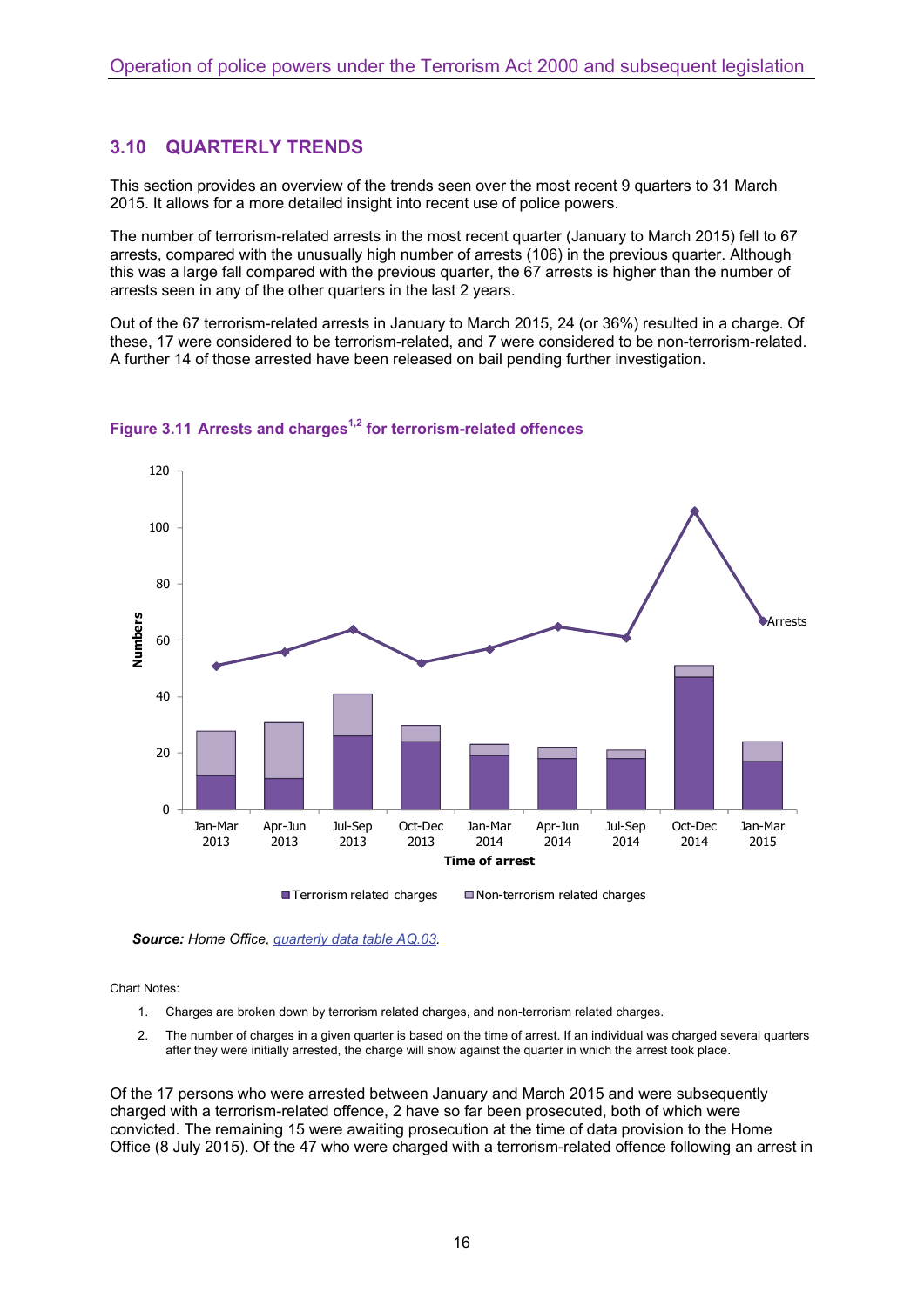the previous quarter (October to December 2014) the majority (36) were still awaiting prosecution. Ten had been prosecuted at the time of data provision, all of whom had been convicted.

Quarterly breakdowns of the data in this section, including details on specific legislation used to bring charges and convictions, as well as information on the demographic characteristics of those arrested, charged and prosecuted can be found in the [quarterly tables.](https://www.gov.uk/government/uploads/system/uploads/attachment_data/file/457996/operation-police-powers-terrorism-1415-quarterly-tabs.ods)

## **3.11 DATA TABLES**

Statistics on persons arrested for terrorism-related offences, and the resulting charges and outcomes, can be found in [tables A.01 to A.13.](https://www.gov.uk/government/uploads/system/uploads/attachment_data/file/457995/operation-police-powers-terrorism-1415-tabs.ods) These include data on types of arrests, charges and prosecutions, the legislation and powers police have used to deal with terror suspects, and demographic breakdowns of individuals arrested, charged and prosecuted. [Quarterly tables](https://www.gov.uk/government/uploads/system/uploads/attachment_data/file/457996/operation-police-powers-terrorism-1415-quarterly-tabs.ods) are also published alongside this release.

## **3.12 DATA QUALITY AND INTERPRETING THE FIGURES**

Statistics presented in this section are provided to the Home Office by ACTCC and are correct at the time of data provision (8 July 2015). As cases progress over time, outcomes can change and figures for previous quarters may be updated in this release. ACTCC regularly review their cases to ensure records are up to date. This can result in records being added, removed or amended.

As there are a relatively small number of persons arrested for terrorism-related offences each year, the data are subject to proportionally large fluctuations. Changes in police and public activity and attitudes can have an impact on the number of persons arrested. For example, terrorism-related events (such as the London attacks on 7 July 2005) can impact upon public reporting of suspicious activity, and in turn, arrest patterns. Furthermore, police operational decisions in response to specific threats or events (such as the London 2012 Olympics) can have an impact. Individual cases involving multiple suspects can also affect the figures.

Ethnicities of persons arrested that are presented in this section are based on ethnic appearances recorded by the police at the time of arrest. In some cases, this may differ from the actual ethnicities of persons arrested. Self-declared nationalities of persons arrested may also differ from their actual nationalities, if for example, the arrestee gives a false nationality at the time of arrest.

Categorisations of those arrested for terrorism-related offences are based on assessment from ACTCC and may not be mutually exclusive. Additionally, categorisations may change as cases progress and new evidence comes to light. From the year ending March 2011 onwards, the use of the 'not classified' category was reviewed to ensure that stricter categories of involvement were adhered to. As a result, figures from that year onwards include a greater number of 'not classified' persons, and are therefore not directly comparable to previous years' figures.

The [user guide](https://www.gov.uk/government/publications/user-guide-to-operation-of-police-powers-under-the-terrorism-act-2000-and-subsequent-legislation) provides further details relating to definitions, legislation and procedures, and data quality.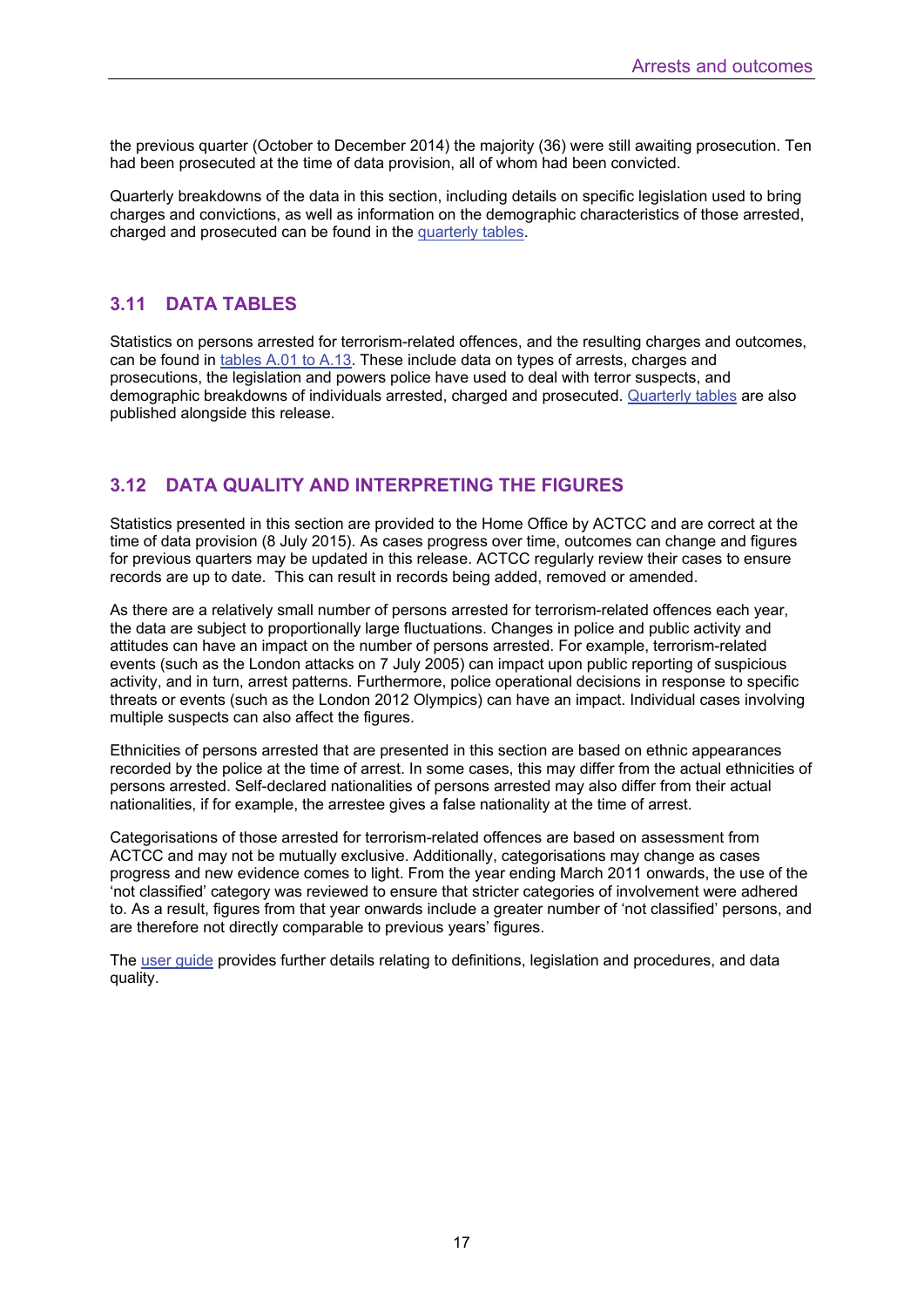## 4 **Court proceedings**

This section presents statistics on prosecutions for terrorism-related offences in England and Wales. It provides data on the number of persons prosecuted and convicted, including information on the legislation against which they were prosecuted. It also provides information on the length of sentence that each defendant faces. Data in this section are based on the date of trial completion.

Data are provided to the Home Office by the Crown Prosecution Service Counter Terrorism Division (CPS CTD). The data cover terrorism-related court cases that were completed in the last 6 years up to the 31 March 2015.

## **4.1 COURT PROCEEDINGS**

In the year ending 31 March 2015, there were 52 trials completed by the CPS CTD for terrorismrelated offences. In 42 (81%) of these cases, the defendant was convicted. In the remaining 10 cases, the defendant was acquitted.

The principal offence for which these defendants were tried against came under a range of both terrorism-related (TACT) legislation and non-terrorism-related (non-TACT) legislation. Details of the specific offences for which individuals have been prosecuted and convicted against can be found in [tables C.02 and C.03.](https://www.gov.uk/government/uploads/system/uploads/attachment_data/file/457995/operation-police-powers-terrorism-1415-tabs.ods)

#### Figure 4.1 Outcome of terrorism-related trials under TACT and non-TACT legislation<sup>1</sup>, year **ending 31 March 2014 and year ending 31 March 2015**



*Source: Home Office, [data tables C.01-C.03.](https://www.gov.uk/government/uploads/system/uploads/attachment_data/file/457995/operation-police-powers-terrorism-1415-tabs.ods)* 

Chart Notes:

1. Based on the principal offence for which the defendant was prosecuted against.

### **4.2 SENTENCING**

A total of 42 persons were convicted of terrorism-related offences in the year ending 31 March 2015. Of these, 27 pleaded guilty and 15 entered a not guilty plea.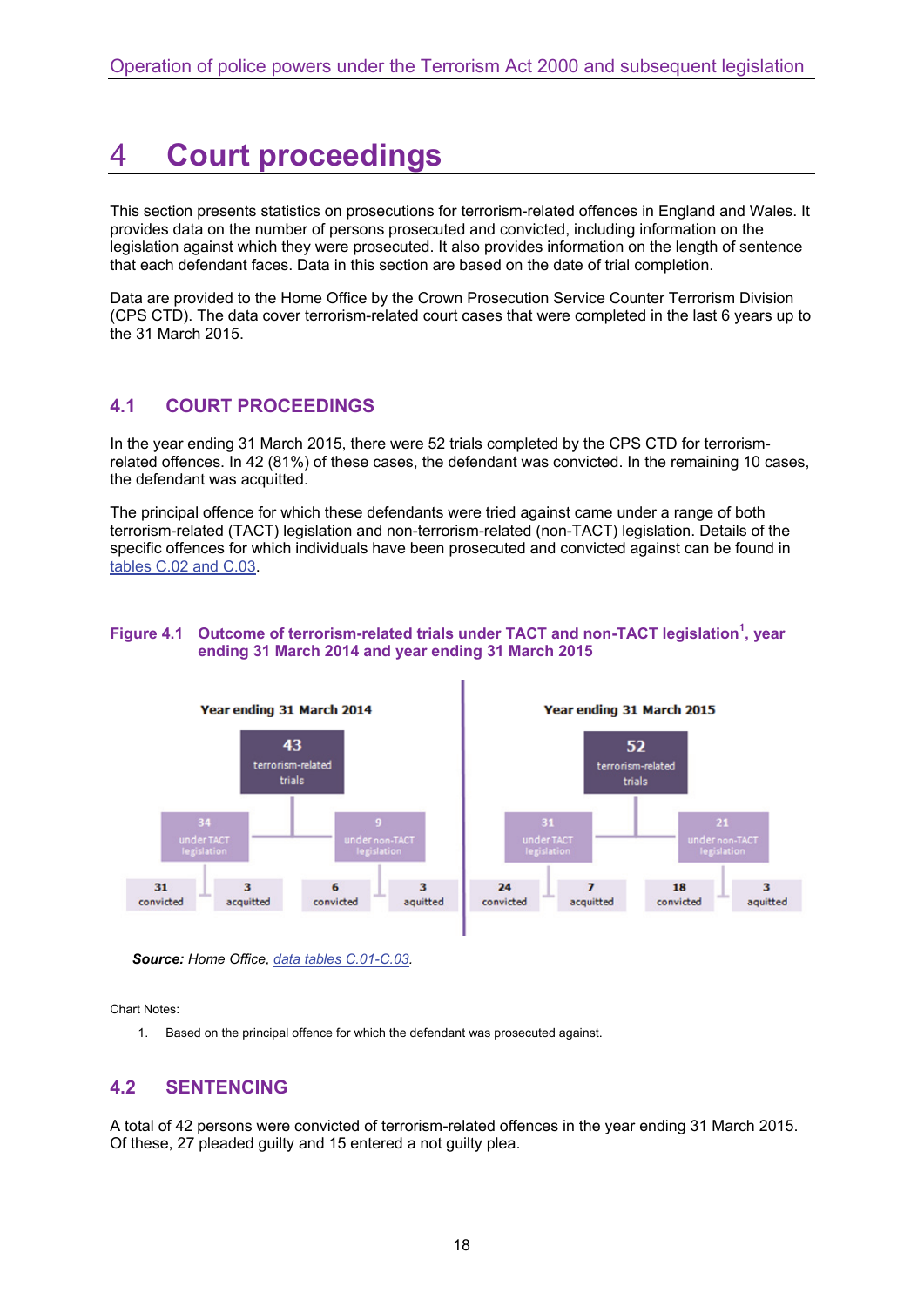Of the 42 persons convicted of terrorism-related offences in the year ending 31 March 2015, 25 persons were given sentence lengths of under 4 years, 9 were given sentence lengths of between 4 and 10 years, and 6 were given sentence lengths of more than 10 years. No persons were given a life sentence for terrorism-related offences in the year ending 31 March 2015.



#### **Figure 4.2 Sentence length for persons convicted of terrorism-related offences, year ending 31 March 2014 and 31 March 20151,2**

*Source: Home Office, [data tables C.04.](https://www.gov.uk/government/uploads/system/uploads/attachment_data/file/457995/operation-police-powers-terrorism-1415-tabs.ods)* 

Chart Notes:

- 1. Based on the trial completion date.
- 2. The 'other' category includes hospital orders and non-custodial sentences.

Further breakdowns of sentences for those convicted of terrorism-related offences, including breakdowns of those convicted for TACT and non-TACT offences can be found in [table C.04](https://www.gov.uk/government/uploads/system/uploads/attachment_data/file/457995/operation-police-powers-terrorism-1415-tabs.ods).

### **4.3 APPEALS**

Over the 6 year period from 1 April 2009 to 31 March 2015 there have been a total of 53 appeals against terrorism convictions heard by the courts, of which 44 (83%) were either dismissed by the court or abandoned by appellants prior to the decision being made. No appeals resulted in convictions being quashed over the 6 years; however, 8 appeals (6 in the year ending 31 March 2010 and 2 in the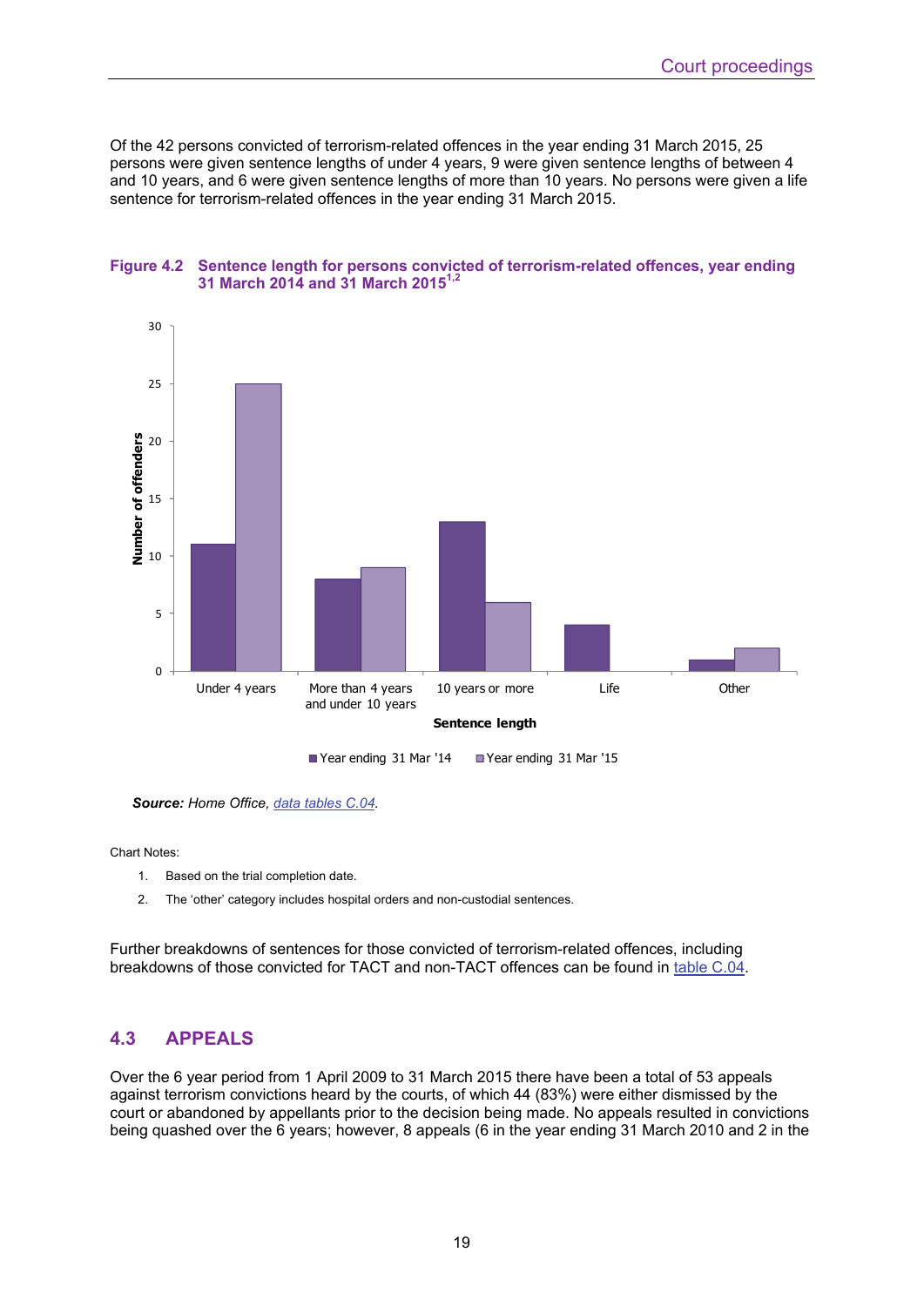year ending 31 March 2015) resulted in a sentence being reduced and 1 appeal (in the year ending March 2015) resulted in a sentence being increased.

## **4.4 DATA TABLES**

Data to accompany this section can be found in [tables C.01 to C.05](https://www.gov.uk/government/uploads/system/uploads/attachment_data/file/457995/operation-police-powers-terrorism-1415-tabs.ods).

## **4.5 DATA QUALITY AND INTERPRETING THE FIGURES**

In line with the normal procedures for criminal justice statistics, and in order to present data on the number of persons dealt with by CPS CTD (rather than the number of individual offences), data in this section are presented on a principal offence basis. This means that if an individual is proceeded against for multiple offences at the same time, the most serious offence is the one counted in these data. If an individual is subsequently proceeded against on another occasion for a different offence, the additional case will also be included in the dataset.

Due to the complex nature of terrorism investigations, court proceedings may take place several years after an arrest or charge takes place. Trials completed in a particular time period may relate to arrests that have taken place at an earlier period. For example, a person sentenced in the year ending 31 March 2015 may have been arrested in the year ending 31 March 2014. Statistics presented here are based on the trial completion data and are not directly comparable to the court proceedings data in section 3 (arrests and outcomes). Data in section 3 are based on the time of arrest.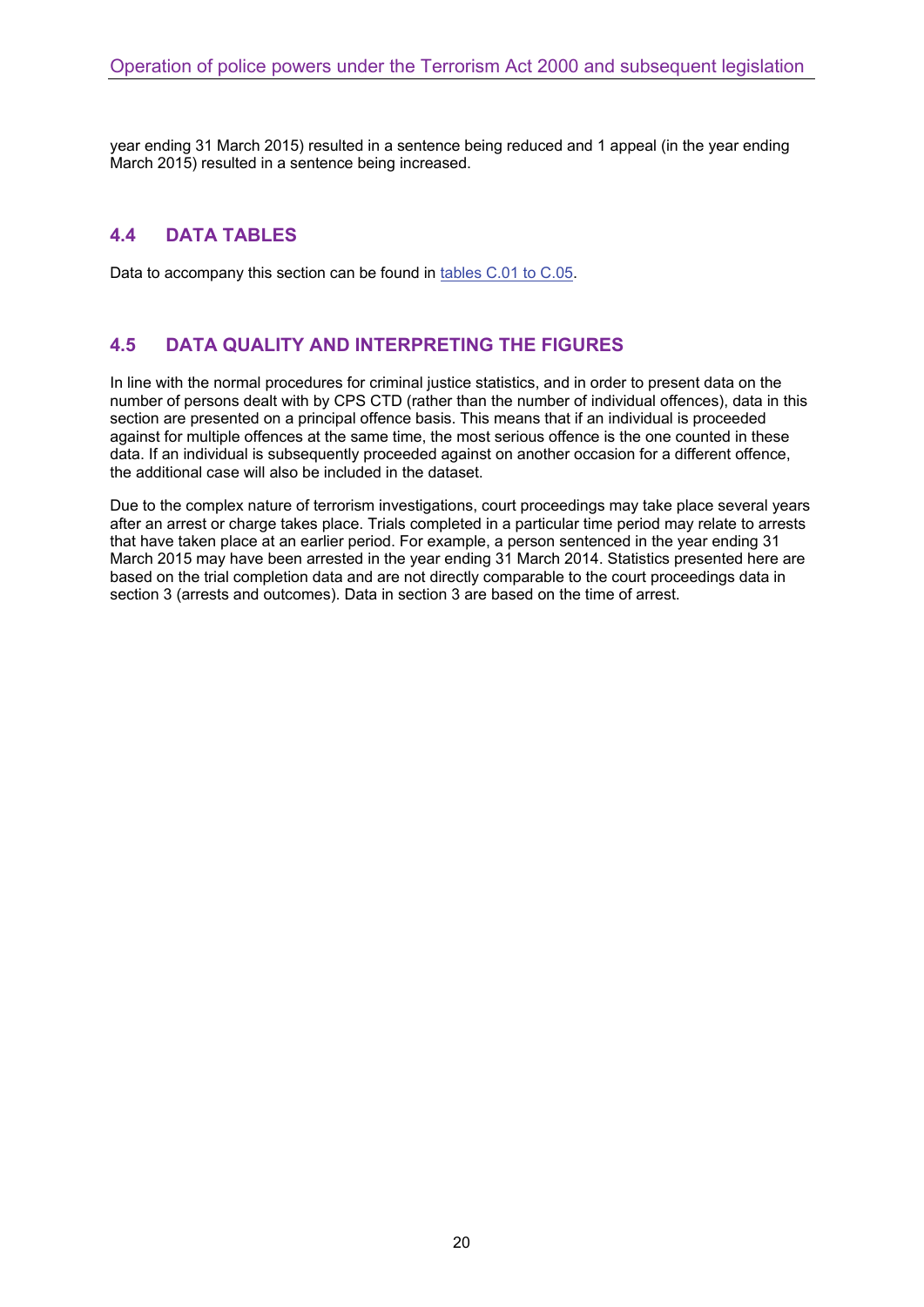## 5 **Terrorist and extremist/separatist prisoners**

Statistics presented in this section give information on the number of persons in custody for terrorismrelated offences and domestic extremism/separatism in Great Britain. It includes breakdowns of the ethnicity, nationality and religion of prisoners at a given time. Data on the number of terrorist and extremist/separatist prisoners released from custody are also available in this section.

Data are provided to the Home Office by NOMS and the SPS. The data give information about the prison population at the end of each of the last 6 financial years to 31 March 2015. Data on the number of prisoners released in each of the last 6 years up to 31 March 2015 are also provided.

## **5.1 PERSONS IN CUSTODY**

As at 31 March 2015, there were 192 persons in custody in Great Britain for terrorism-related offences and domestic extremism/separatism. This comprised of:

- 122 persons in custody for terrorism-related offences
- 70 persons in custody for domestic extremism/separatism

This was an increase of 38 persons compared with the situation as at 31 March 2014, and was driven by a rise in both the number of domestic extremist/separatist prisoners (following the convictions of a number of individuals following English Defence League (EDL) rallies in the latter part of the financial year) and, to a lesser extent, the number of terrorism-related prisoners.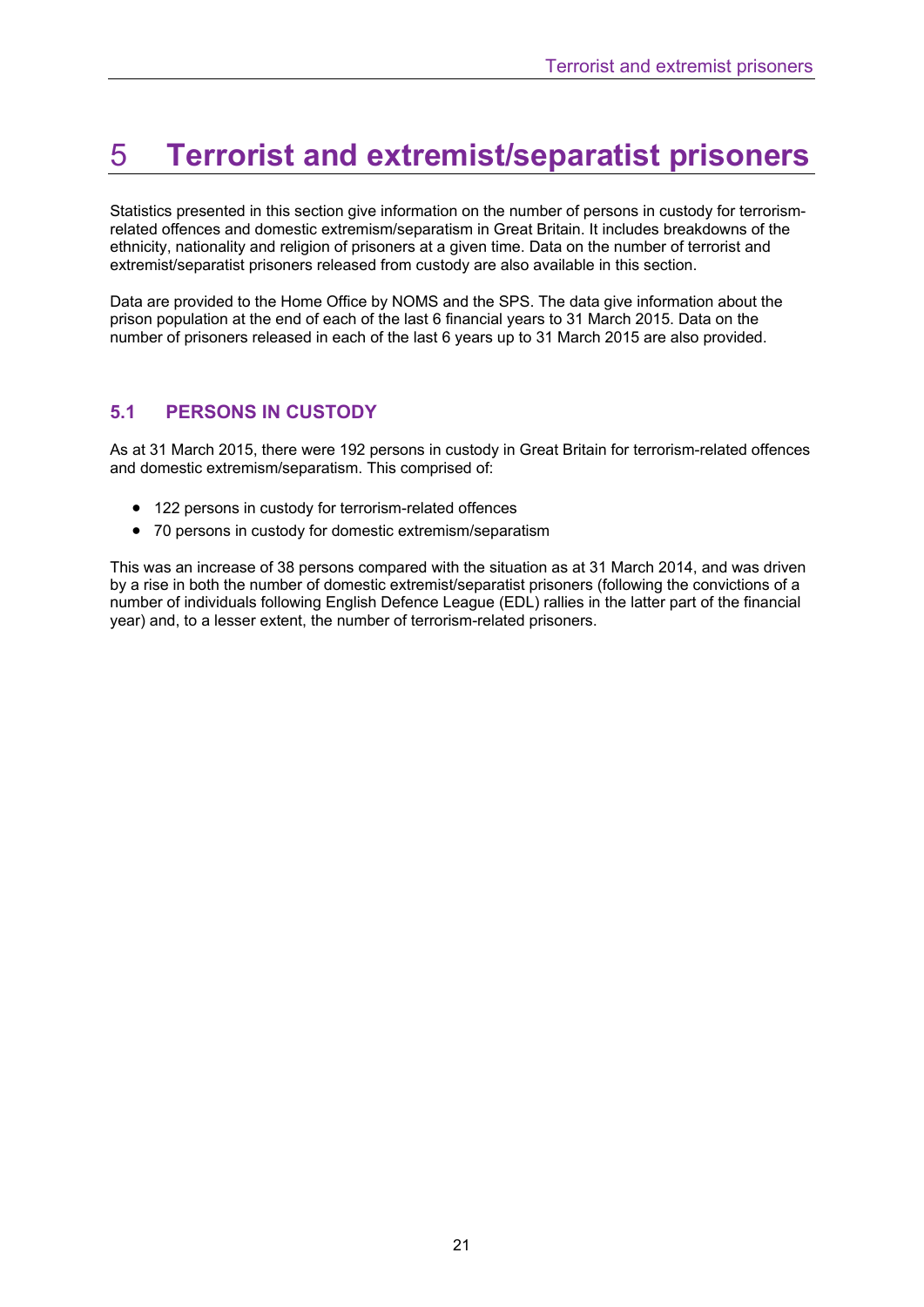

**Figure 5.1 Number of persons in custody for terrorism-related offences and domestic extremism/separatism** 

*Source: Home Office, [data tables P.01](https://www.gov.uk/government/uploads/system/uploads/attachment_data/file/457995/operation-police-powers-terrorism-1415-tabs.ods).* 

The demographic breakdown of those in custody differed between those in custody for terrorismrelated offences and those in custody for domestic extremism/separatism.

As at 31 March 2015, of the 122 persons in prison for terrorism-related offences:

- 118 considered themselves to be Muslim
- 60% considered themselves to be of 'Asian or Asian British' ethnicity (excluding cases where ethnicity was unrecorded)
- 83% considered themselves to be of 'British' nationality (excluding cases where nationality was unrecorded)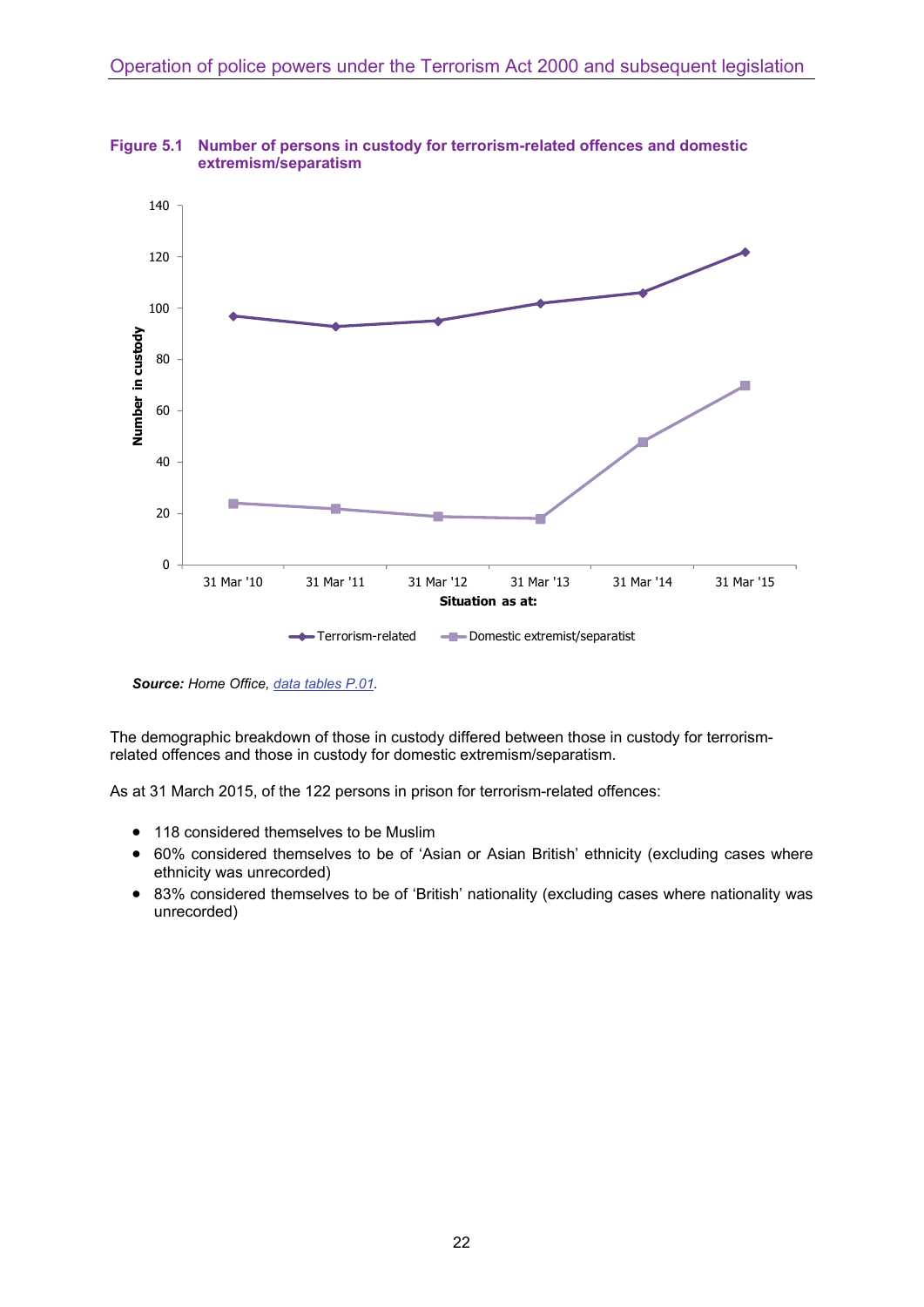#### Figure 5.2 Persons in custody for terrorism-related offences<sup>1</sup>, by self-defined ethnicity<sup>2</sup>, as at **31 March 20153,4**



*Source: Home Office, [data table P.02.](https://www.gov.uk/government/uploads/system/uploads/attachment_data/file/457995/operation-police-powers-terrorism-1415-tabs.ods)* 

Chart Notes:

- 1. Does not include persons in custody for domestic extremism/separatism.
- 2. Excludes cases where ethnicity was not recorded.
- 3. There was nobody in custody for terrorism-related offences, as at 31 March 2015, whose self-defined ethnicity came under the 'Chinese or Other' category.
- 4. Due to rounding, these percentages do not add up to 100.

As at 31 March 2015, of the 70 persons in prison for domestic extremism/separatism:

- the majority (39) considered themselves to be Christian, and 26 considered themselves to have no religion
- all but one person considered themselves to be of 'White' ethnicity
- 94% considered themselves to be of 'British' nationality (excluding cases where nationality was unrecorded)

The nationality of those in custody for terrorism-related offences and domestic extremism/separatism was split across at least 18 different countries. In both cases, the majority (83% and 94% respectively) of these were from the United Kingdom. Further details on the ethnicity, nationality and religion of those in custody can be found in [tables P.02 to P.04.](https://www.gov.uk/government/uploads/system/uploads/attachment_data/file/457995/operation-police-powers-terrorism-1415-tabs.ods)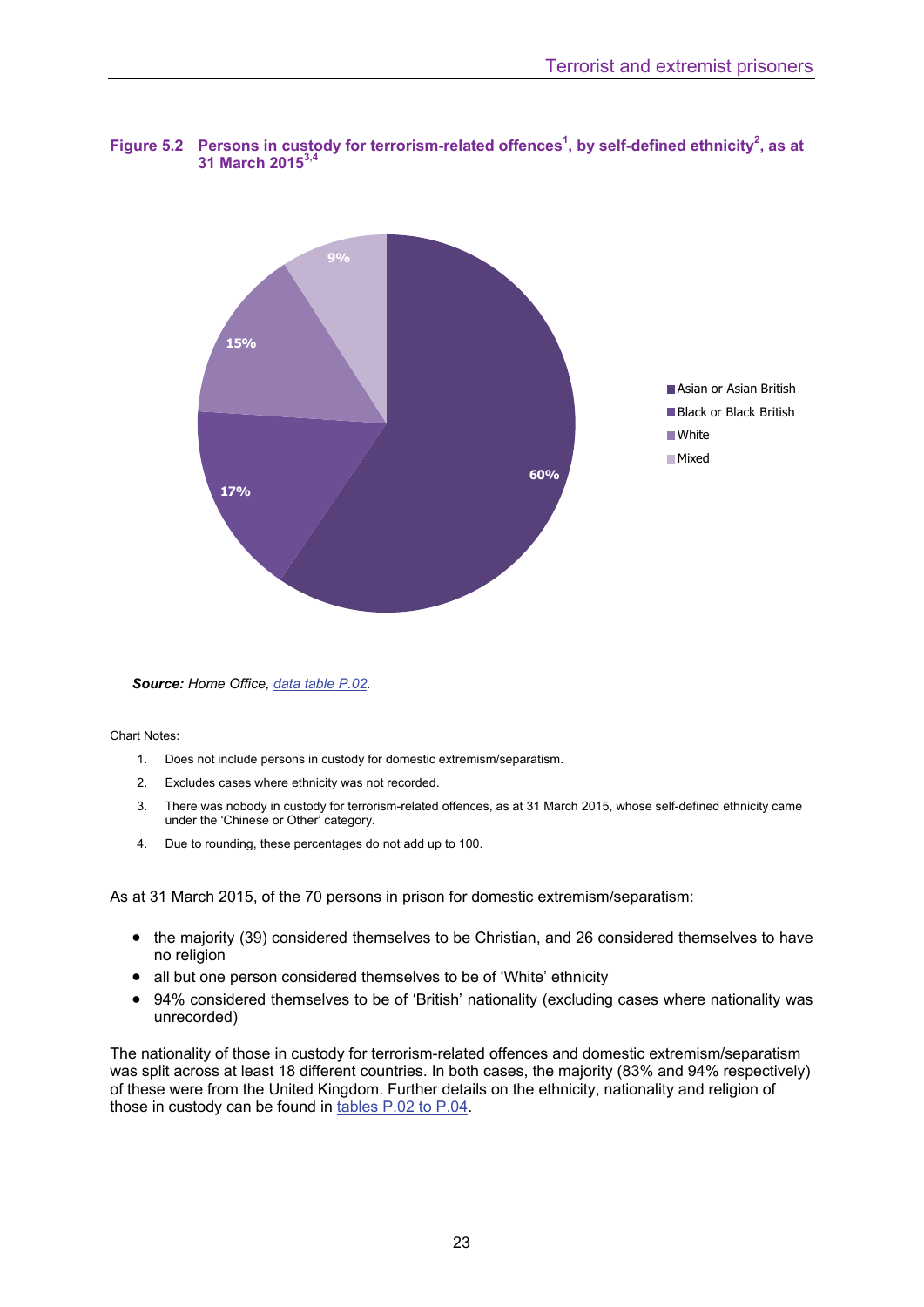## **5.2 PERSONS RELEASED FROM CUSTODY**

A total of 97 terrorist and extremist/separatist prisoners were released from custody in Great Britain in the year ending 31 March 2015, up 87% from the 52 released in the previous year. Seventy-seven of the 97 releases were persons discharged from custody after serving their sentences, many of whom will have been released to license conditions. For more details on releases from custody, see the [user](https://www.gov.uk/government/publications/user-guide-to-operation-of-police-powers-under-the-terrorism-act-2000-and-subsequent-legislation) [guide](https://www.gov.uk/government/publications/user-guide-to-operation-of-police-powers-under-the-terrorism-act-2000-and-subsequent-legislation).

Of the 97 terrorist and extremist/separatist prisoners released from custody, the majority (65) had sentence lengths of less than 4 years. Further details on the sentence lengths of those released from custody can be found in table [table P.04.](https://www.gov.uk/government/uploads/system/uploads/attachment_data/file/457995/operation-police-powers-terrorism-1415-tabs.ods)

### **5.3 DATA TABLES**

Data to accompany this section can be found in [tables P.01 to P.06](https://www.gov.uk/government/uploads/system/uploads/attachment_data/file/457995/operation-police-powers-terrorism-1415-tabs.ods).

## **5.4 DATA QUALITY AND INTERPRETING THE FIGURES**

Data presented in this section include persons held on remand as well as those held after conviction or sentencing. Categories for types of prisoners are based on assessment at the time of entering custody. Full definitions of these categories can be found in the [user guide](https://www.gov.uk/government/publications/user-guide-to-operation-of-police-powers-under-the-terrorism-act-2000-and-subsequent-legislation).

Self-declared religion is given by prisoners on entry to prison. Some prisoners may subsequently change religion. These changes will not be accounted for in the figures. As with all self-declared characteristics, self-declared religion, self-declared ethnicity and self-declared nationality assume that the prisoner has given the correct details. This may not always be the case.

Due to the relatively small numbers of persons in custody for terrorism-related offences, caution is needed when examining the ethnic breakdown of those in custody. Small changes in the number of persons belonging to each ethnic group can lead to large percentage changes.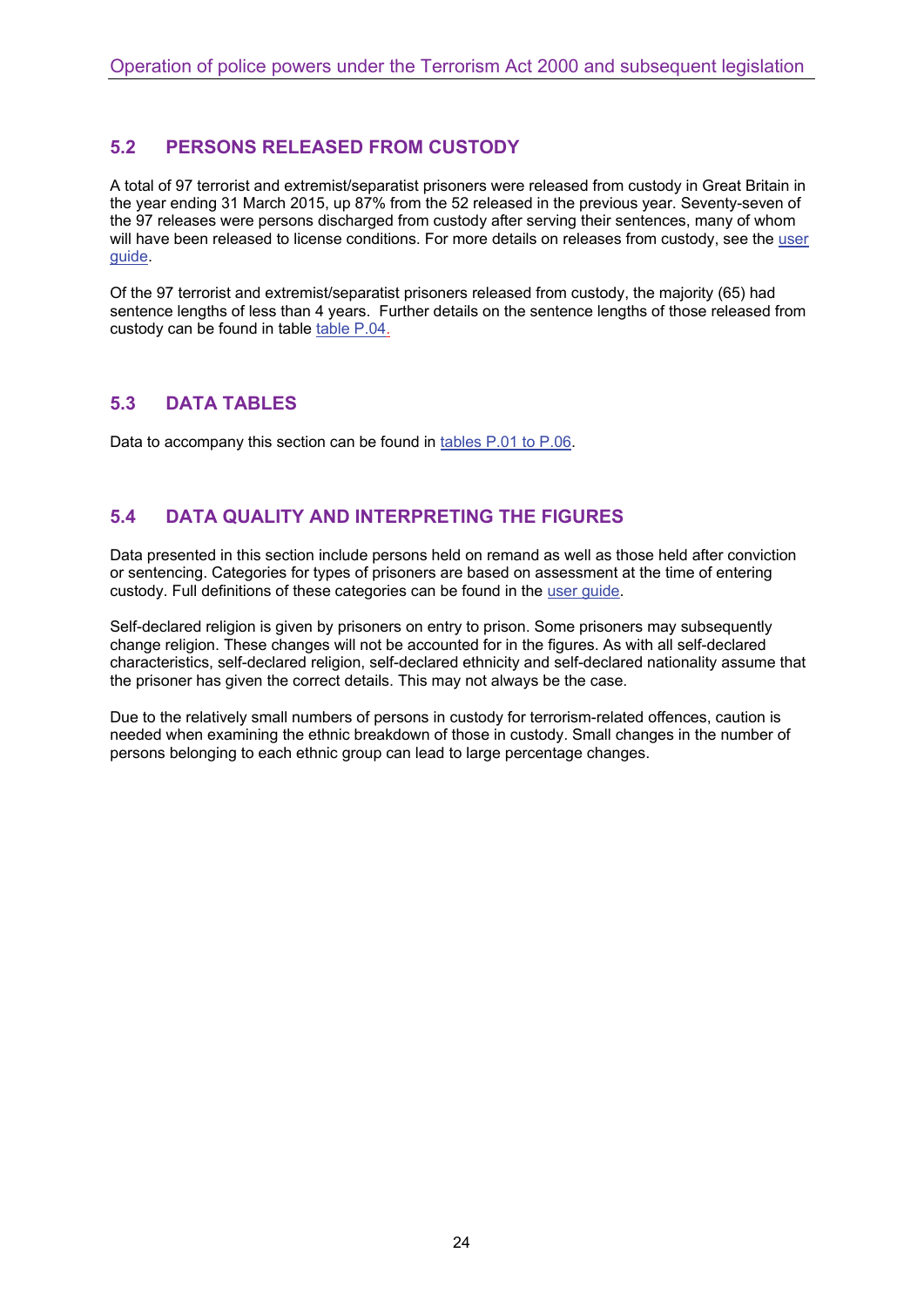## 6 **Stop and search**

This section presents statistics on the use of stop and search powers available to the police under TACT 2000. It includes data on the number of section 43 stops and searches, and resultant arrests carried out by the MPS. It also includes data on the number of examinations carried out in Great Britain under Schedule 7 to TACT 2000, and the number of police cordons set up under section 33 of TACT 2000.

Data on section 43 stops and searches are provided to the Home Office by the MPS. Data on Schedule 7 is provided to the Home Office by the NCTPHQ. This section covers the number of stops and searches, and examinations that were carried out each year between the year ending 31 March 2010 and the year ending 31 March 2015.

The police have the power to stop and search individuals under section 47A (previously 44) of the Terrorism Act 2000. However, since the legislation was formally amended in 2011, to significantly higher the threshold for authorisation of the power, there have been zero stops and searches under this power. See the [user guide](https://www.gov.uk/government/publications/user-guide-to-operation-of-police-powers-under-the-terrorism-act-2000-and-subsequent-legislation) for more details. Data on the number of section 44/47A stops and searches carried out by police in England and Wales since the year ending 31 March 2004 can be found in the annual [Police Powers and Procedures](https://www.gov.uk/government/collections/police-powers-and-procedures-england-and-wales) publication.

## **6.1 STOPS AND SEARCHES UNDER THE TERRORISM ACT 2000**

Section 43 of TACT 2000 allows a constable to stop and search a person whom he reasonably suspects to be involved in terrorist activity. As many forces are unable to separate s43 TACT stops and searches from other stops and searches, this section includes data from the MPS only and excludes 'vehicle only' stops and searches.

In the year ending 31 March 2015, 411 persons were stopped and searched by the MPS under section 43 of TACT 2000. This represents a fall of 9% on the previous year total of 450. Since the year ending 31 March 2010, there have been year-on-year falls in the number of section 43 stops and searches carried out by the MPS. There has been a fall of two-thirds in the year ending 31 March 2015, compared with the year ending 31 March 2010. Throughout the same period, the number of resultant arrests have remained steady, leading to an increase in the arrest rate, which was up 5 percentage points to 7% in the year ending 31 March 2015, compared with 2% in the year ending 31 March 2010. This is in line with wider falls seen in all stop and search across England and Wales, under section 1 of the Police and Criminal Evidence Act 1984 and section 60 of the Criminal Justice and Public Order Act 1994, which together saw a fall of 30% in the year ending 31 March 2014 compared with the year ending 31 March 2010 (see the Home Office [Police Powers and Procedures](https://www.gov.uk/government/collections/police-powers-and-procedures-england-and-wales)  [bulletin](https://www.gov.uk/government/collections/police-powers-and-procedures-england-and-wales) for details).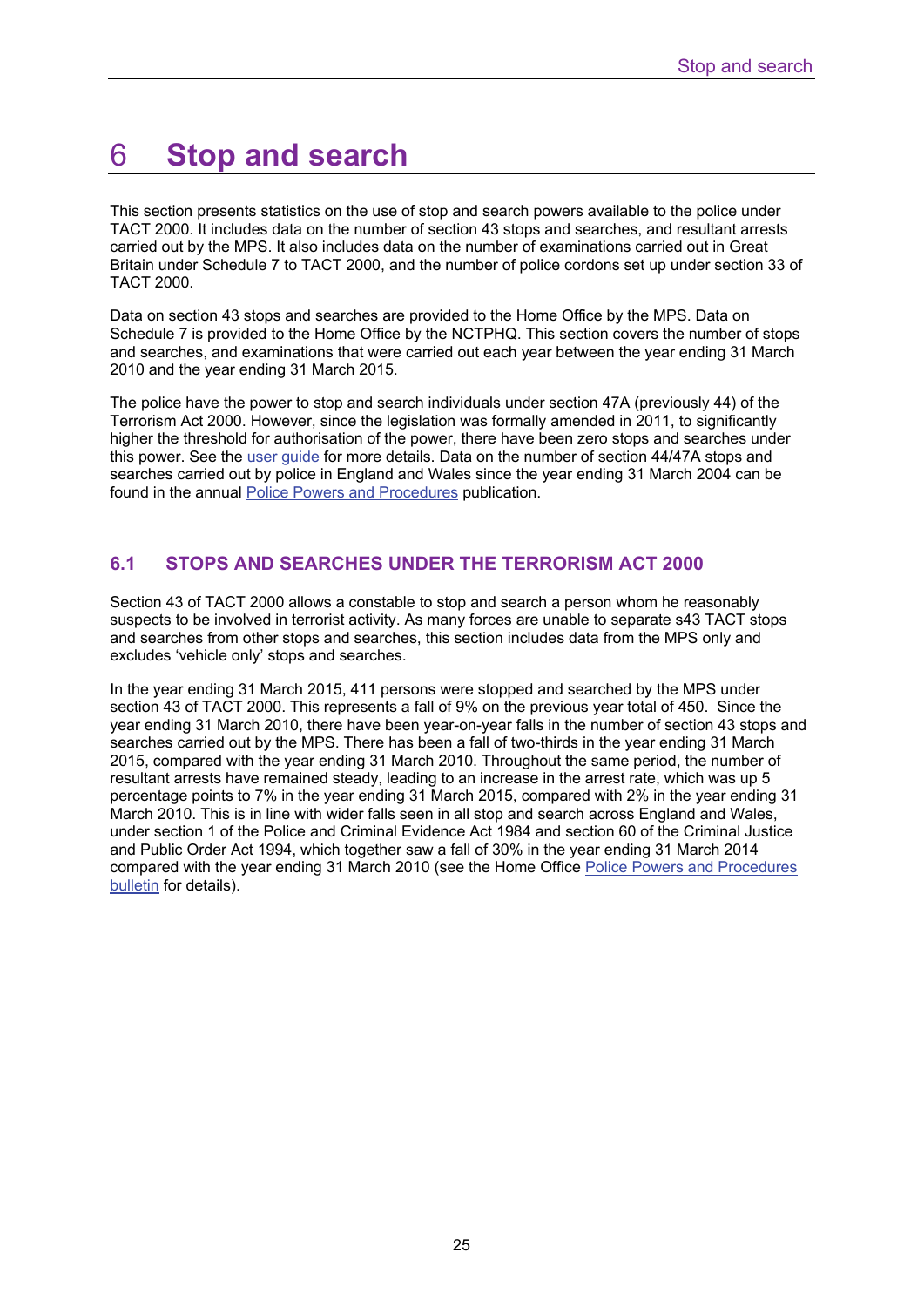

**Figure 6.1 Stops and searches and resultant arrests under section 43 of the Terrorism Act 2000<sup>1</sup> , Metropolitan Police Service** 

 $\square$  Searches resulting in arrest  $\square$  Searches

*Source: Home Office, [data table S.01.](https://www.gov.uk/government/uploads/system/uploads/attachment_data/file/457995/operation-police-powers-terrorism-1415-tabs.ods)* 

#### Chart Notes:

1. Excludes 'vehicle only' searches.

The number of people stopped and searched under section 43 of TACT 2000 fell for every ethnicity between the year ending 31 March 2014 and the year ending 31 March 2015, except for those who self-defined as White, which saw a 9% increase.

Those who self-defined as White were subject to the most stops and searches, accounting for 45% of the total (excluding those who did not state their ethnicity) in the year ending 31 March 2015. This must be considered in line with ethnic breakdowns of both the residential and transient population of the area. According to the [2011 census,](https://www.nomisweb.co.uk/census/2011/dc2101ew) 60% of the residential population of London considered themselves to be White. Transient populations are likely to differ from residential populations meaning the ethnic breakdown of those who the police have contact with is likely to differ from the residential population breakdowns.

#### **6.2 EXAMINATIONS UNDER SCHEDULE 7 TO THE TERRORISM ACT 2000**

Schedule 7 to TACT 2000 allows an examining officer to stop and question individuals travelling through ports, airports, international rail stations or the border area. When necessary they may also detain and search individuals. The aim is to determine whether that person appears to be someone who is or has been concerned in the commission, preparation or instigation of acts of terrorism.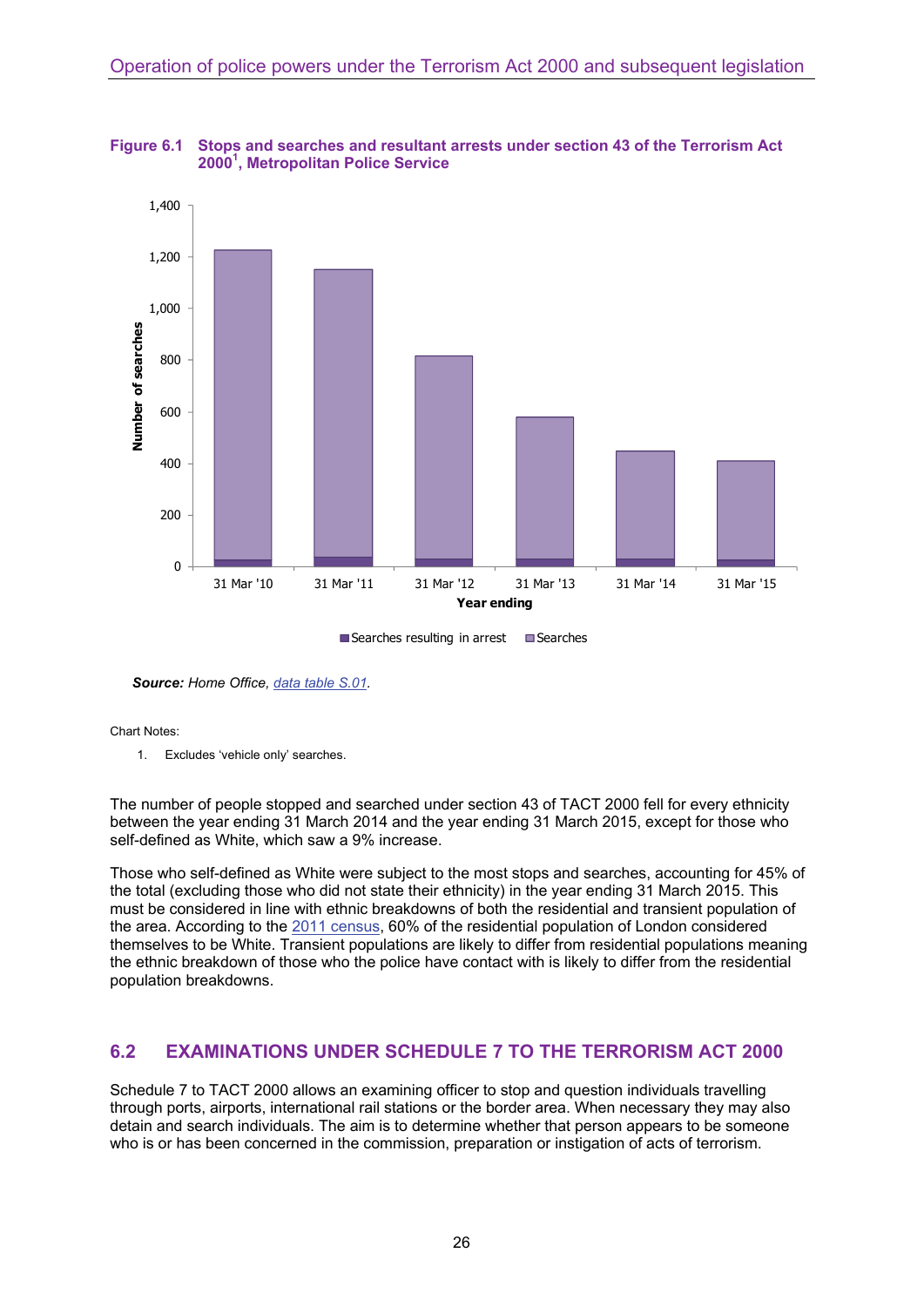In the year ending 31 March 2015, a total of 31,769 examinations were conducted under this power in Great Britain, a fall of 28% on the previous year. Initial thoughts around the likely causes of this fall include a more targeted approach when using the power, and a shift in focus to passengers leaving, rather than entering the country.

Throughout the same period, the number of detentions following examinations almost tripled, from 517 in the year ending 31 March 2014 to 1,311 in the year ending 31 March 2015. The increase in the number of detentions follows the introduction of the Anti-social Behaviour, Crime and Policing Act 2014 in August 2014, which amended the powers under Schedule 7 to the Terrorism Act 2000 to ensure that a mandatory detention takes place where an examination lasts for more than an hour.



**Figure 6.2 Number of Schedule 7 examinations and number which led to a subsequent detention** 

*Source: Home Office, [data table S.03.](https://www.gov.uk/government/uploads/system/uploads/attachment_data/file/457995/operation-police-powers-terrorism-1415-tabs.ods)* 

The fall in the number of examinations fell across all ethnic groups, most notably 'White', which saw a fall of more than 8,000 examinations (or 44%) in the year ending 31 March 2015 compared with the previous year.

The proportion of those examined whose ethnicity was 'White' has declined since the year ending 31 March 2011, showing a drop of 10 percentage points in the year ending 31 March 2015 compared with the previous year. The proportion of those examined whose ethnicity was defined as 'Asian or Asian British' saw a steady decrease between the year ending 31 March 2011 and the year ending 31 March 2014, before increasing (by 5 percentage points) in the year ending 31 March 2015.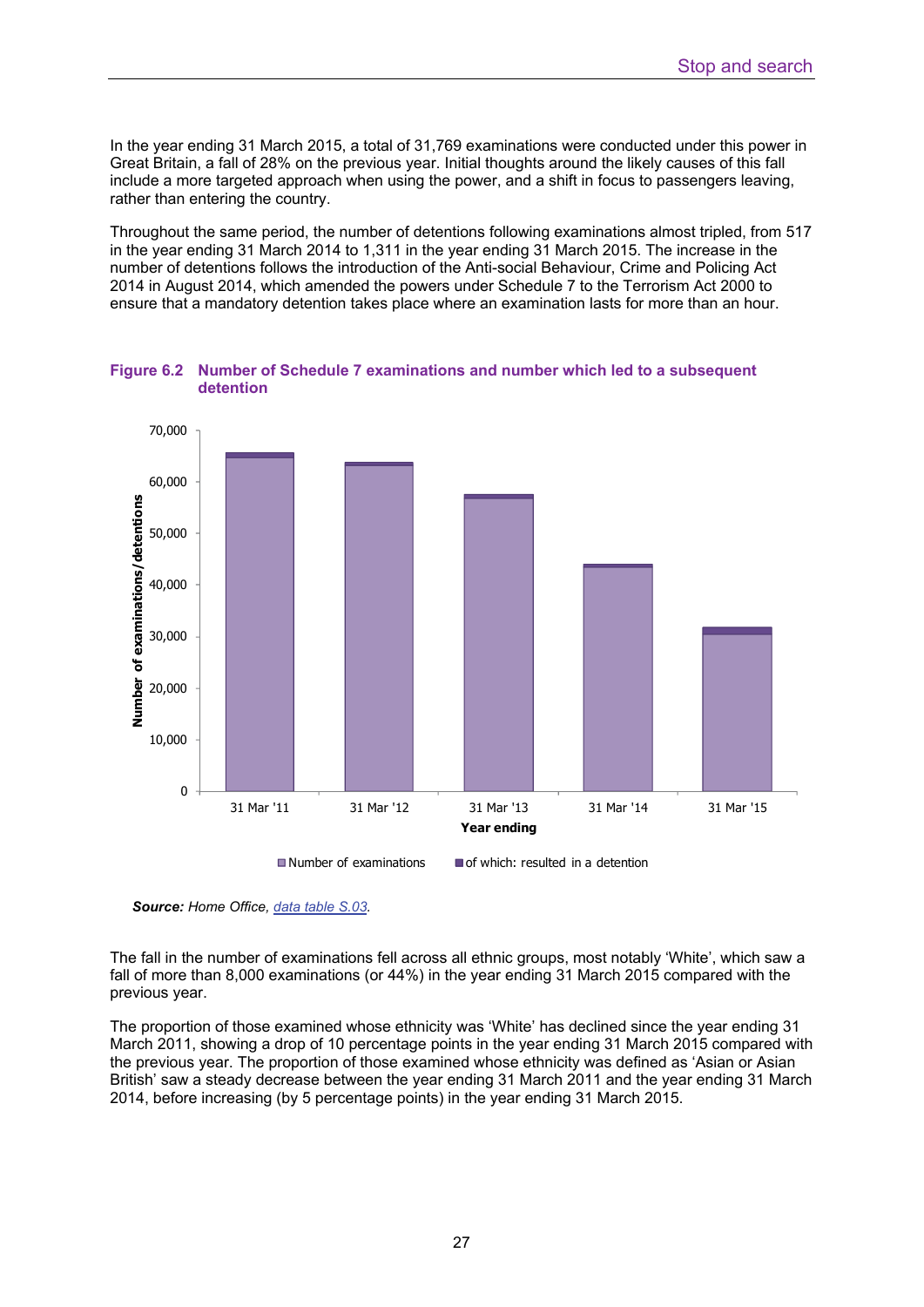| Percentages                   |                |                |                |                | <b>Great Britain</b> |
|-------------------------------|----------------|----------------|----------------|----------------|----------------------|
|                               | Year ending    |                |                |                |                      |
| Ethnicity (%)                 | 31 Mar<br>2011 | 31 Mar<br>2012 | 31 Mar<br>2013 | 31 Mar<br>2014 | 31 Mar<br>2015       |
| White                         | 41             | 43             | 42             | 45             | 36                   |
| Mixed                         | 3              | 3              | 4              | 5              |                      |
| <b>Black or Black British</b> | 9              | 9              | 10             | 9              | 9                    |
| Asian or Asian British        | 30             | 28             | 25             | 22             | 27                   |
| Chinese or Other              | 17             | 18             | 19             | 18             | 22                   |

### Table 6.01 Schedule 7 examinations by ethnicity<sup>1,2</sup>

*Source: Home Office, [data table S.03.](https://www.gov.uk/government/uploads/system/uploads/attachment_data/file/457995/operation-police-powers-terrorism-1415-tabs.ods)* 

Chart Notes:

- 1. Excludes cases ethnicity was 'not stated'.
- 2. Prior to the year ending 31 March 2011, the Home Office did not collect ethnic breakdowns of persons examined or detained.

## **6.3 CORDONS UNDER SECTION 33 OF THE TERRORISM ACT 2000**

Section 33 of TACT 2000 gives police officers of at least the rank of superintendent the power to authorise the use of a cordon in an area where it is considered expedient to do so for the purposes of a terrorist investigation. A police officer may order persons and drivers to leave cordoned areas, and prohibit pedestrian or vehicle access. Cordons are typically set up to investigate a suspected package or to deal with the consequences of a terrorism-related incident. Further information on this power can be found in the [user guide.](https://www.gov.uk/government/publications/user-guide-to-operation-of-police-powers-under-the-terrorism-act-2000-and-subsequent-legislation)

In the year ending 31 March 2015, there were 31 cordons set up in Great Britain, almost double the number set up the previous year. Eleven of these were set up by Greater Manchester Police. Further details on police cordons can be found in [table S.04](https://www.gov.uk/government/uploads/system/uploads/attachment_data/file/457995/operation-police-powers-terrorism-1415-tabs.ods).

### **6.4 DATA TABLES**

Data to accompany this section can be found in [tables S.01 to S.04](https://www.gov.uk/government/uploads/system/uploads/attachment_data/file/457995/operation-police-powers-terrorism-1415-tabs.ods).

#### **6.5 DATA QUALITY AND INTERPRETING THE FIGURES**

Ethnicities of search recipients reported under section 43, 47A and Schedule 7 are self-defined, and therefore may differ from the actual ethnicities of persons searched in a small number of cases. For example, the persons stopped and searched may give a false ethnicity at the time of the search.

The use of stop and search practices are regularly reviewed by the Home Office, Her Majesty's Inspectorate of Constabulary, and other policing-related bodies, to ensure the practices are used fairly and proportionally. Such reviews can affect the way in which police officers enforce stop and search powers, which will in turn have an impact on the figures in this section.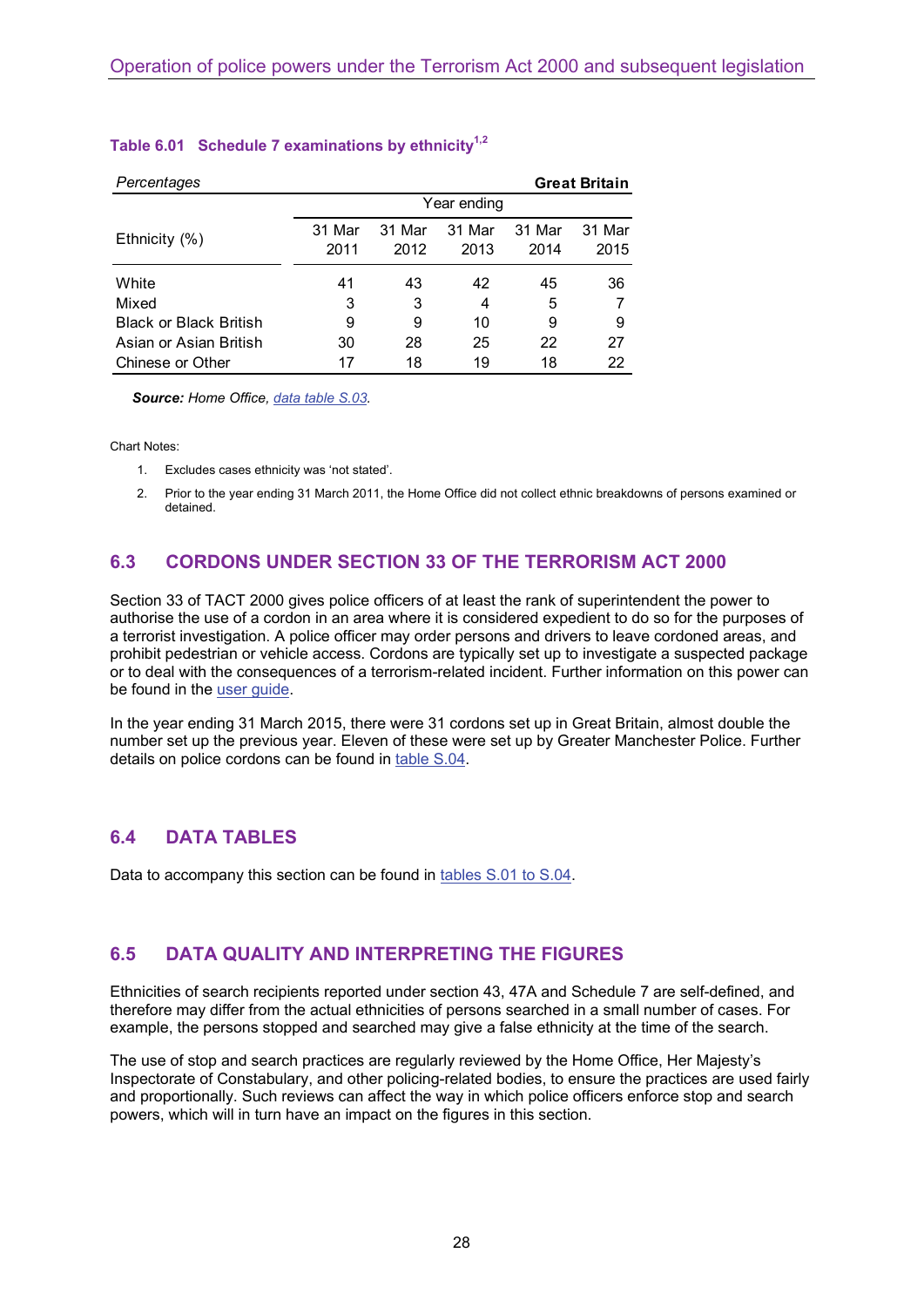Due to the relatively small number of persons stopped and searched by the MPS under section 43 of TACT 2000, caution is needed when examining the ethnic breakdown of those arrested as a result of such stops and searches. Small changes in the number of persons belonging to each ethnic group can lead to large percentage changes.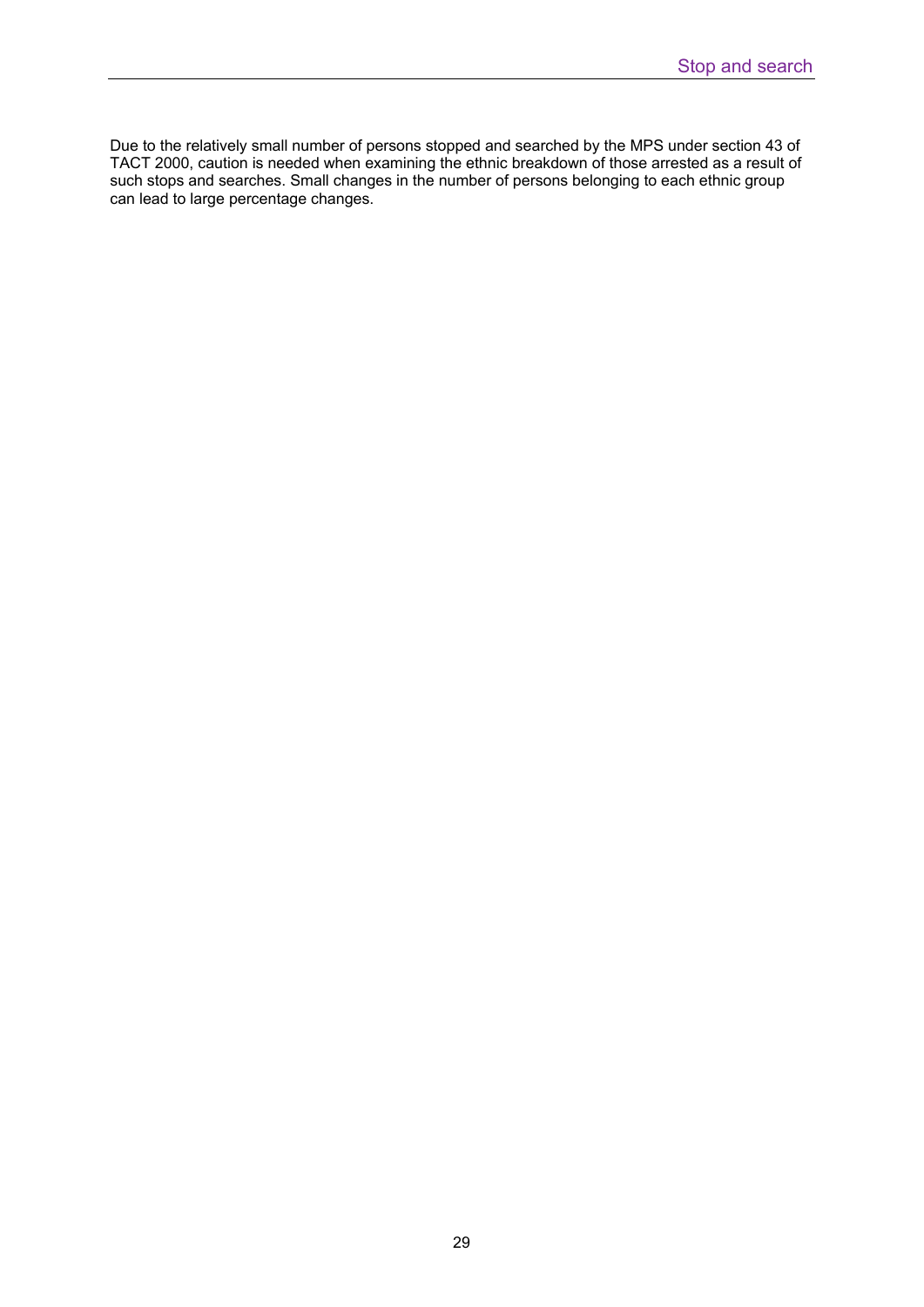## 7 **User feedback**

In the year to 31 December 2014 publication a user survey was included, to invite views on the proposed changes to the quarterly terrorism statistics releases, in addition to seeking more general feedback about the releases. This survey is still running, and we invite users to have their say by completing the [short survey](http://www.homeofficesurveys.homeoffice.gov.uk/s/VKVYI/).

Following conversations with data providers and feedback from users, the Home Office intends to publish more timely data in subsequent quarterly releases in this series. Previously data have been published around 6 months after the time period they refer to. In future releases, the Home Office aims to reduce this period to 3 months, subject to data being available and quality assured.

The next release, published in the winter 2015/16, is intended to include data up to the 30 September 2015. It is intended that the published data will be accompanied by a reduced amount of commentary, which will focus only on the key trends in the data. The full range of usual data tables will be available.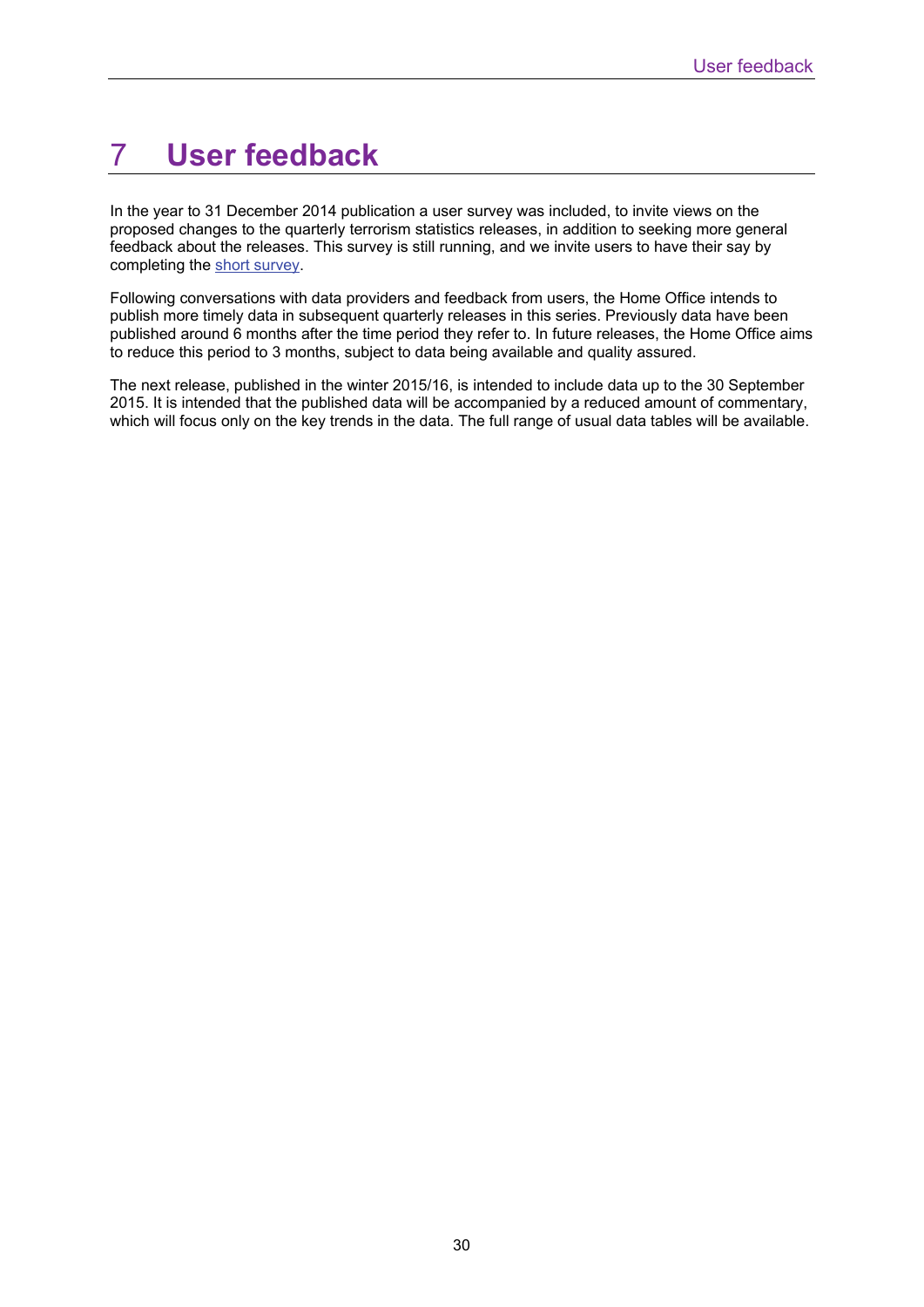## 8 **Revisions analysis**

This section gives some general information about data revisions between releases. Where major changes are made, they are outlined below. There have been no such changes in this release.

## **8.1 ARRESTS AND OUTCOMES**

As data for the section are drawn from a live database, most of the differences between releases are a result of case progression over time. For example, in historic years/quarters the number of persons bailed to return pending further investigation, and those awaiting trial, show small decreases between releases as more investigations and trials are complete. This in turn leads to small increases in the number of persons charged or released without charge, as well as convicted and given other outcomes.

On some occasions changes in classifications of offences can cause more significant changes. However, no such changes occurred for this release.

## **8.2 COURT PROCEEDINGS**

Figures presented in this section are based on completed cases. Therefore revisions are not expected between releases, unless a conviction is quashed as a result of appeal. No sentences have been quashed in recent years and therefore no recent submissions have been made between releases.

### **8.3 TERRORIST AND EXTREMIST/SEPARATIST PRISONERS**

Prisoner population figures presented in this release are based on population at specific dates which are not expected to change retrospectively. There have been no recent revisions to this section between releases.

## **8.4 STOP AND SEARCH**

Stop and search data are drawn from administrative systems held by the police. Therefore on some occasions revisions may be made, for example where details of a search have been entered into the system and additional details (such as the outcome of the search) subsequently arise. No recent revisions have been made to this section between releases.